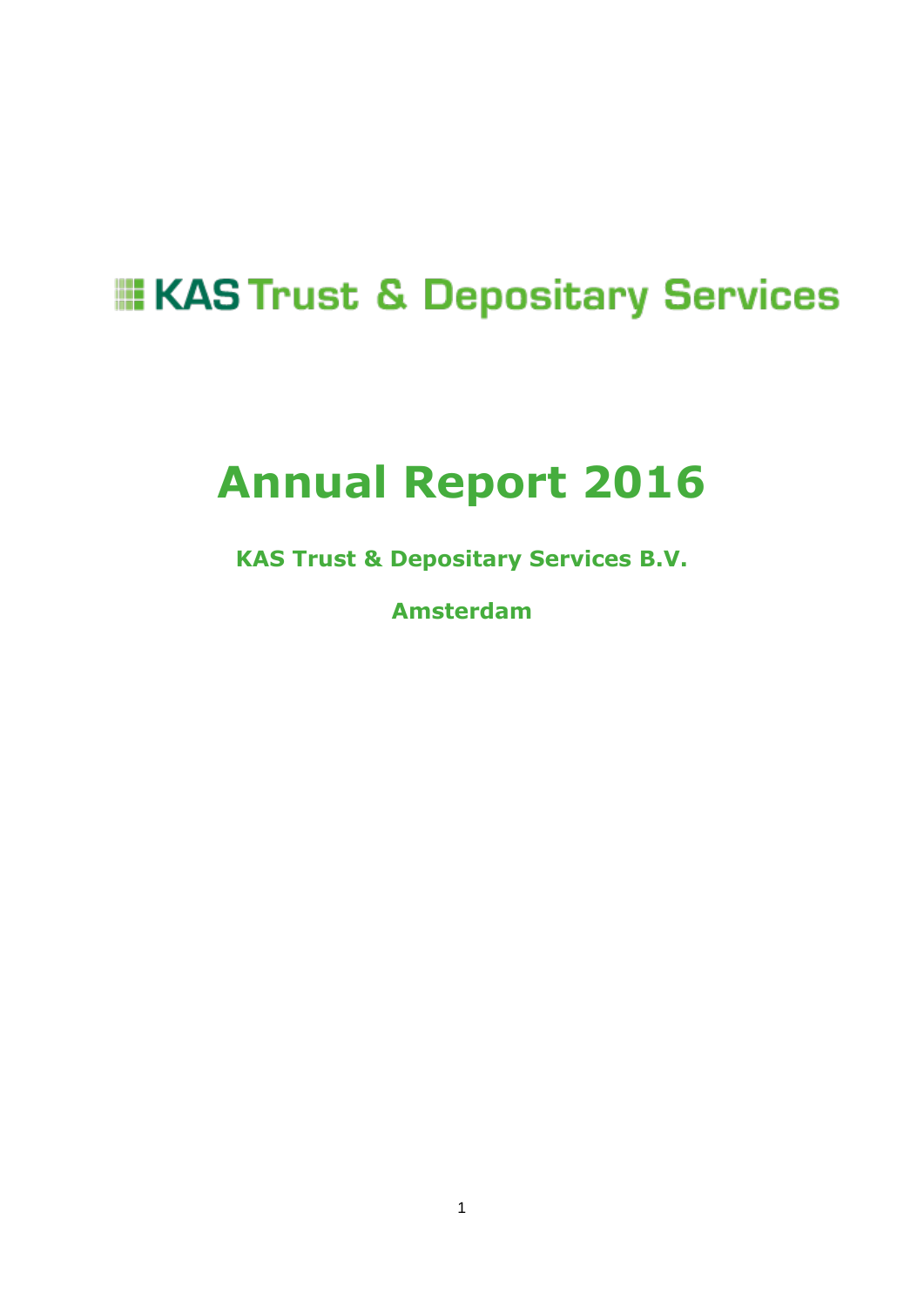#### **General**

KAS Trust is a 100% subsidiary of KAS BANK N.V and independently acts as depositary for investment funds. KAS Trust has over 20 years of experience in acting as a supervisor of investment funds providing Depositary services. The core business of KAS Trust is to focus entirely and exclusively on the supervision of investment funds. KAS Trust acts since 1995 as a Depositary under the Act on Financial Supervision (in Dutch: Wet op het financieel toezicht, Wft) and its predecessors. In this structure, all oversight and monitoring tasks are performed by KAS Trust in its capacity as Depositary.

The depositary services are offered to investment funds under the Alternative Investment Fund Managers Directive (hereafter "AIFMD") and Undertakings for Collective Investments in Transferable Securities directive (hereafter: "UCITS V") as well as to exempt investment funds of these regimes.

As part of our ongoing commitment to the Dutch investment funds industry and due to the introduction of the AIFMD, KAS Trust became an authorised investment firm in 2013. In 2016 KAS Trust's Assets under Depositary have grown to EUR 64 billion (31 December 2015: EUR 50 billion), servicing more than 250 investment funds (2015:200).

As a depositary we are responsible for the oversight and supervision duties and custody of the assets of the investment funds. We perform our duties primarily to protect the investors in the funds. In 2016 KAS Trust has further strengthened its position as a depositary for investment funds in The Netherlands and managed to increase the number of clients. This was mainly a result of the growing number of Dutch "ïnstellingen voor collectieve beleggingen in effecten, icbe's acting according the UCITS V Directive as of March 2016.

As independent and neutral party KAS Trust does not partake in activities relating to asset management and consultancy. In the course of 2016 KAS Trust has revoked its license under the Act on the Supervision of Trust Offices; in Dutch "Wet toezicht trustkantoren (Wtt)". As a result of the introduction of the AIFMD, KAS Trust has decided to terminate the service to operate as the management of entities that hold legal ownership over Fund's assets. In some fund structures the legal ownership of the Fund's assets is to be held in a separate legal entity. From this position, the interest of our clients is ensured and the segregation of assets from the management company and the Depositary are guaranteed, whereby the Depositary can focus on post-trade oversight. As a result of this decision the number of subsidiaries in 2016 decreased from 19 to 9. It is expected that the number of subsidiaries will further decrease during 2017.

Under note 6 of the financial statements an overview is given of all KAS Trust's subsidiaries in 2016.

#### **Financial developments**

The operating income increased from EUR 3,570,380 in 2015 to EUR 4,625,928 in 2016. The net result of 2016 amounts EUR 2,381,500 (2015: EUR 1,650,130).

The non-risk weighted solvability of KAS Trust decreased in 2016 from 86.8% to 82.4%.

Due to the decrease of the number of subsidiaries, the liquidity of KAS Trust increased from 82% in 2015 to 94% in 2016. The cash inflow of operational activities fully covers the need of cash to finance KAS Trusts operations and eventually its investment needs to expand its operations. From the net result of 2015 of EUR 1,650,130 an amount of EUR 802,427 was added to the General Reserves and EUR 847,703 was paid out as a cash dividend to the shareholder.

#### **Risk management**

At KAS Trust Risk Management is an integral part of doing business. Our risk appetite is directly linked to our strategy and is defined in the form of a combination of qualitative and quantitative risk tolerances.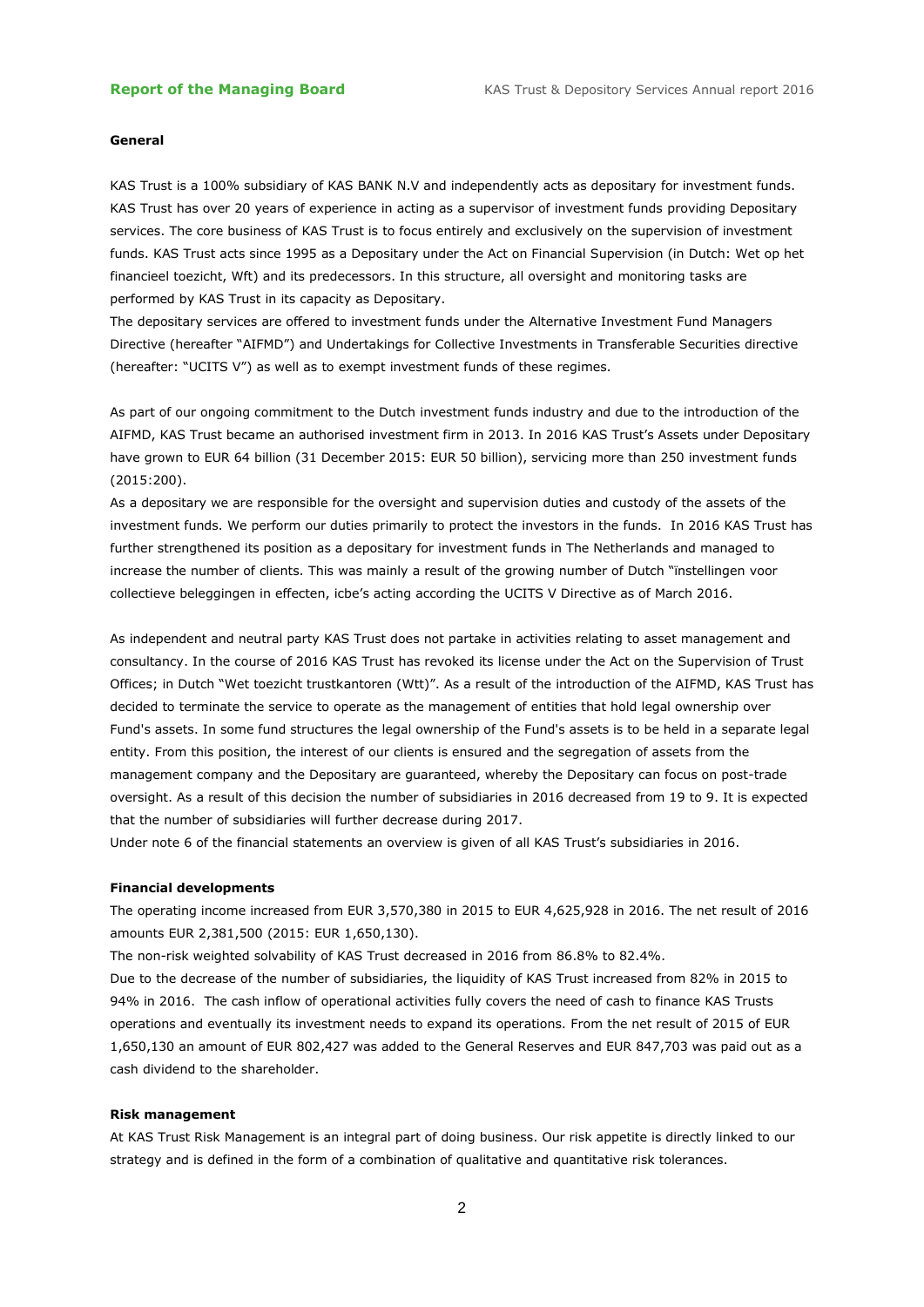Acting as depositary under the AIFMD and UCITS V regulations there are specific risk and liabilities in de performance of our duties. The liability that KAS Trust can be held liable for the loss of financial instruments of our clients results in one of the main potential risk factors. KAS Trust carries out Due Diligence on all custodians on an annual basis in relation to the delegation of the safekeeping of financial instruments. Furthermore an approved list of admitted countries is defined in which our clients can hold financial instruments in custody. All types of instruments in which our clients are able to invest are subject to approval of KAS Trust. Also periodic Due Diligence is performed on the administrators of the funds for which we act as Depositary in order to get assurance that the Net Asset Values are calculated in a structured and consistent method. Following these measures the risk appetite of KAS Trust stays on the preferred levels.

Given the nature of KAS Trust's services, its stakeholders have the following expectations with regards to its activities and processes:

- Safekeeping of assets / Asset safety;
- Operational excellence;
- Business continuity;
- Insurance to transfer/mitigate risks.

The Company does not make use of financial instruments to manage its market risk.The potential impact of changing and accumulating rules and regulations is a constant focal point for institutions like KAS Trust. It calls for an active dialogue with regulators and market participants.

#### **Risk policies**

Risk policies are determined by KAS Trust's Risk Committee. The Risk Committee monitors the Companies risk management policy and procedures. Members are the Board of Directors of KAS Trust.

#### **Non-financial risk**

#### *Operational risk*

Operational risk is the risk that losses will occur as a result of weaknesses or failures in internal processes and /or systems, human frailties or outside events. Examples of operational risks include IT problems, shortcomings in organisational structure, the absence of (or inadequate) internal control, human error, fraud and external threats.

Management commitment is fundamental to identify and analyse operational risks and implement adequate internal control measures. Management is supported by the three teams within KAS Trust, being Account Management, Business Support and Oversight.

Internal Audit performs a monitor role, involving operational and Risk Management audits. KAS Trust's operational risk function is based on the principles of the operational risk framework.

#### *Operational risk framework*

#### *Operational loss data collection*

Systematic records are kept of events attributable to operational risks. These recorded events are periodically analysed in the Risk Committee to stay in control. Subsequently these are also used for organisational learning purposes and process improvements.

#### *Risk and control self-assessment*

Each process has a control structure in place, which documents the process, inherent risks, control objectives and control measures. These control structures are periodically evaluated via risk self-assessments, supported by the risk manager.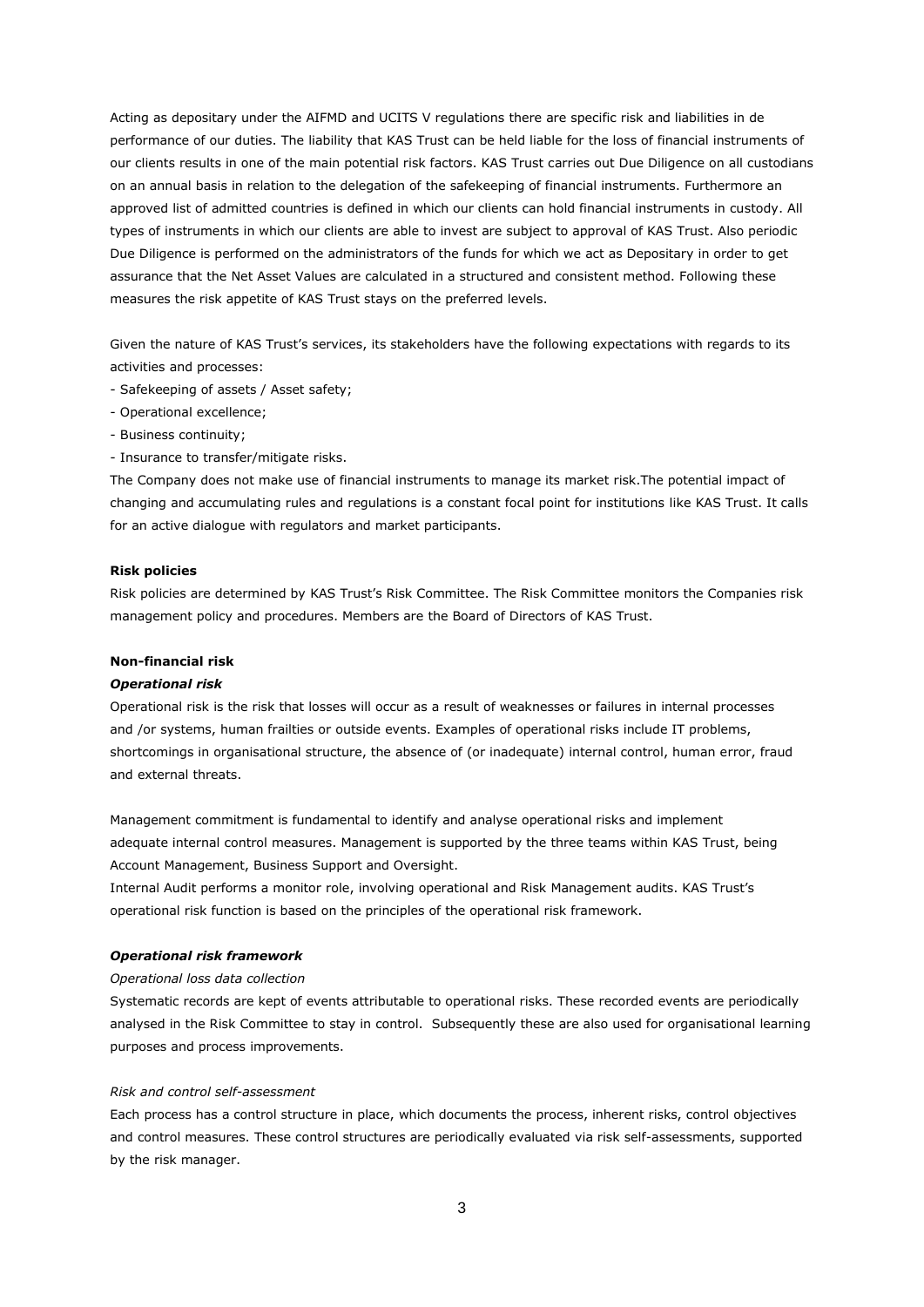Risk self-assessment is an important instrument to identify, quantify and evaluate operational risks in KAS Trust's internal processes. It is also used to manage these risks by implementing adequate internal control measures.

#### *ISAE 3402*

KAS Trust has published an ISAE (International Standard on Assurance Engagements) 3402 Type 2 report. This report was compiled to indicate the extent to which internal control measures have been effective in achieving process objectives. The report was audited by an external auditor, PricewaterhouseCoopers Accountants N.V.

#### *Business Continuity Management*

Continuity is of great importance in the context of financial services. Since our clients, regulators and applicable legislative bodies require clear business continuity management, it is not an internal business objective only. BCM is an integral part of KAS Trust's business model. We follow the best practice guidelines recommended by the Business Continuity Institute when implementing and fulfilling BCM.

We have appointed KAS BANK as Continuity Manager to ensure that up-to-date recovery plans are in place at all times. This includes the monitoring and support of the tests and evaluations of these recovery plans.

#### **Staffing**

KAS Trust's staff, including the board members, are employees of KAS BANK N.V. and are fully dedicated to KAS Trust and its depositary services. The KAS Trust team increased in 2016 from 9 to 12 Fte. For 2017 no significant change in the number of FTEs is expected.

The primary objective of the remuneration is to enable KAS Trust to retain and recruit highly qualified staff and is aimed at helping to create good results for the benefit of the company – in line with its objectives in terms of returns and risk, customer satisfaction, Operational Excellence and Innovation. It also helps to develop and maintain the competencies necessary to achieve good results.

KAS BANK's collective labour agreement governs the remuneration packages for all employees.

#### **Outlook**

KAS Trust continuously improves its operations, cost level and services. This has resulted in a stable growth of the income in the past years and we expect that this growth will continue in the upcoming years. Developments within the depositary services or other opportunities are monitored continuously and if necessary for our clients we will adjust their services to fulfill their requirements optimal.

#### **Management declaration**

KAS Trust's Managing Board hereby declares that the financial statements give a true and fair view of the assets, liabilities, financial position and profit or loss of the issuing institution.

Amsterdam, 16 May, 2017

Managing Board

J.N.P. Laan R.F. Kok S.F. Plesman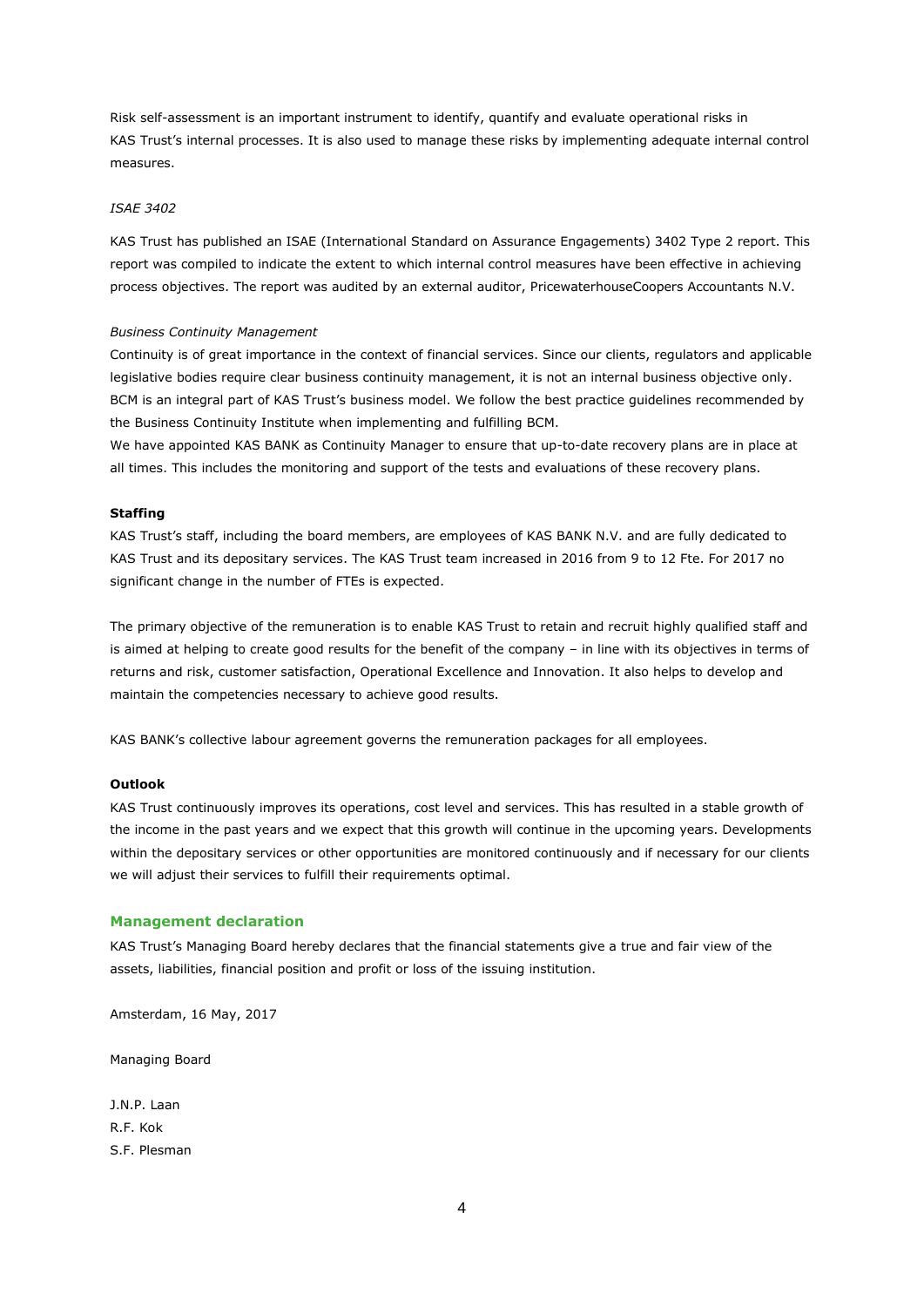# **FINANCIAL STATEMENTS 2016**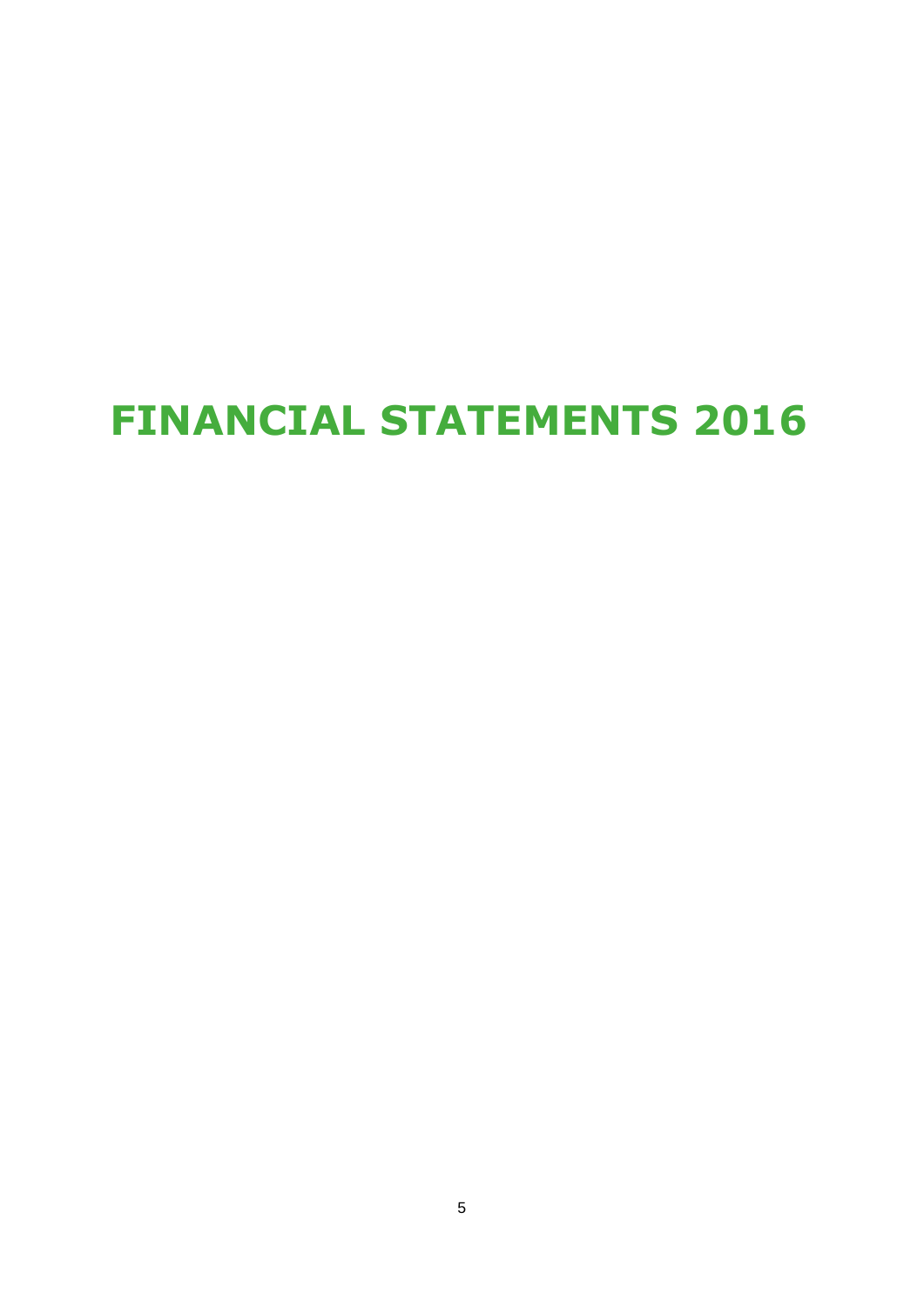KAS Trust & Depositary Services B.V. Financial statements 2016

### **Income Statement**

| In euros                            | <b>Note</b> | 2016      | 2015      |
|-------------------------------------|-------------|-----------|-----------|
| <b>OPERATING INCOME</b>             |             |           |           |
|                                     |             |           |           |
| Net commission income               | 1           | 4.626.703 | 3.571.854 |
| Trading                             | 2           | $-775$    | $-1.474$  |
| <b>Total operating income</b>       |             | 4.625.928 | 3.570.380 |
| <b>OPERATING EXPENSES</b>           |             |           |           |
| Personnel expenses                  | 3           | 1.099.903 | 967.625   |
| General and administrative expenses | 4           | 350.692   | 402.543   |
| <b>Total operating expenses</b>     |             | 1.450.595 | 1.370.168 |
| Operating result before tax         |             | 3.175.333 | 2.200.212 |
| Tax expense                         | 5           | 793.833   | 550.082   |
| Net result for the year             |             | 2.381.500 | 1.650.130 |
| Other comprehensive income          |             |           |           |
| <b>Total comprehensive income</b>   |             | 2.381.500 | 1.650.130 |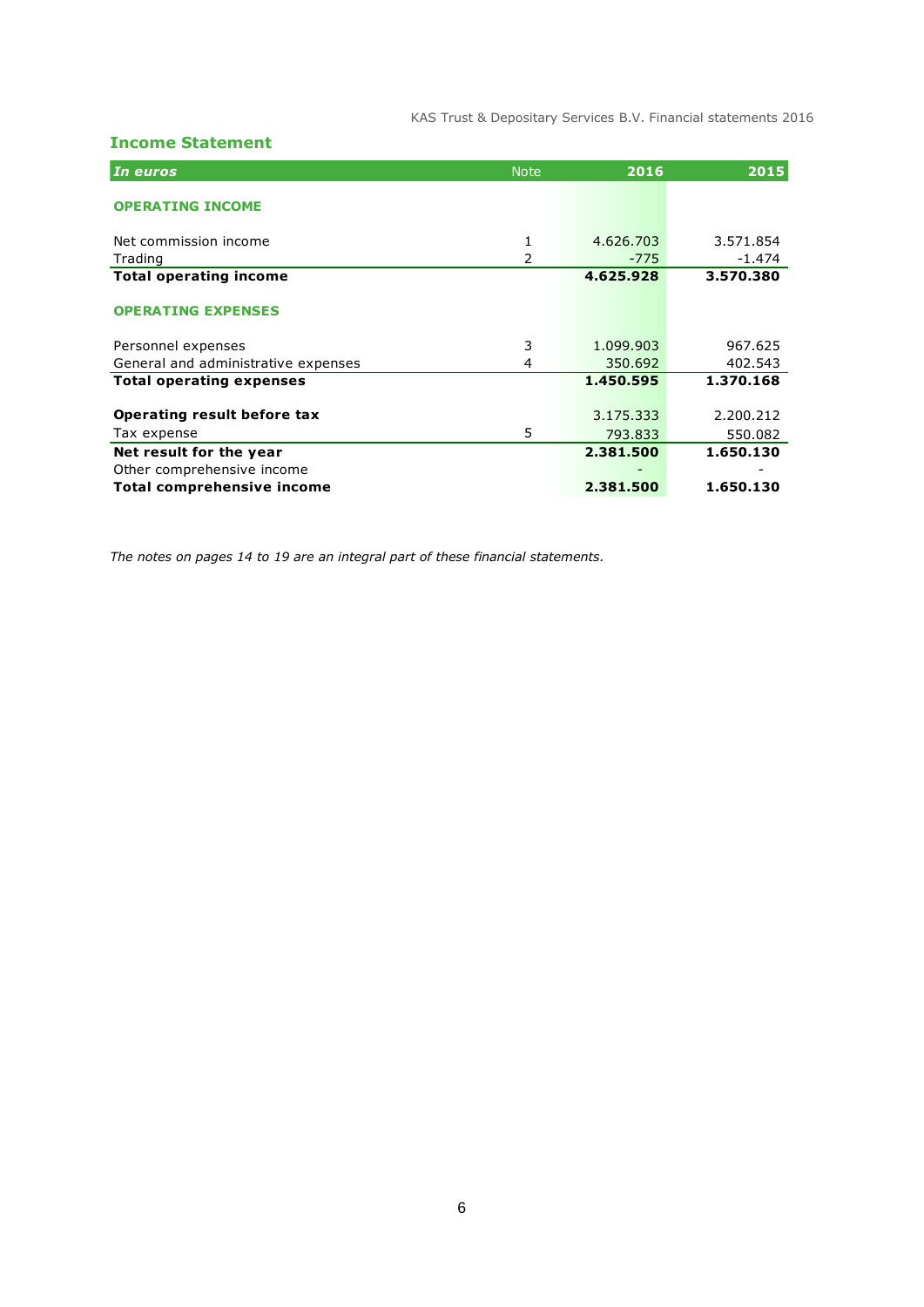|                                                |             | <b>31 December</b> | <b>31 December</b> |
|------------------------------------------------|-------------|--------------------|--------------------|
| In euros                                       | <b>Note</b> | 2016               | 2015               |
| <b>Assets</b>                                  |             |                    |                    |
| Subsidiaries                                   | 6           | 333,001            | 1,345,511          |
| Other assets                                   |             | 323,833            | 227,295            |
| Cash and cash equivalents                      | 9           | 10,404,782         | 7,160,475          |
| <b>Total assets</b>                            |             | 11,061,616         | 8,733,281          |
| <b>Equity and liabilities</b>                  |             |                    |                    |
| Issued capital                                 | 10          | 25,000             | 25,000             |
| Share premium                                  | 11          | 4,925,945          | 4,925,945          |
| Other reserves (including profit for the year) | 12          | 4,160,584          | 2,626,788          |
| Total equity                                   |             | 9,111,529          | 7,577,733          |
| Other liabilities                              | 8           | 1,950,087          | 1,155,548          |
| <b>Total liabilities</b>                       |             | 1,950,087          | 1,155,548          |
| <b>Total equity and liabilities</b>            |             | 11,061,616         | 8,733,281          |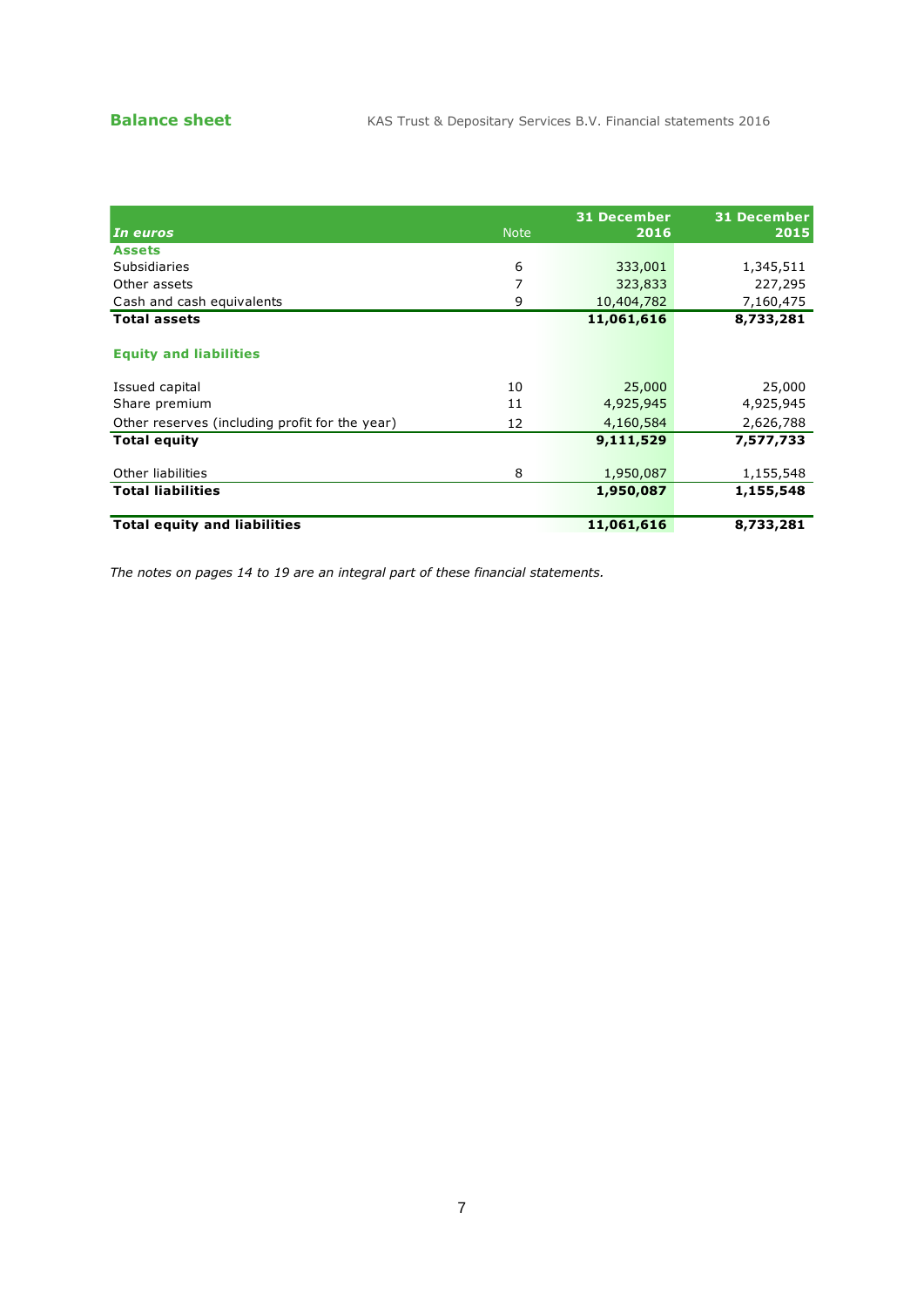## **Statement of changes in equity**

|                            |                       |                          | <b>Other reserves</b><br>(incl. profit for |                     |
|----------------------------|-----------------------|--------------------------|--------------------------------------------|---------------------|
| In euros                   | <b>Issued capital</b> | <b>Share premium</b>     | the year)                                  | <b>Total equity</b> |
| <b>Balance as at</b>       |                       |                          |                                            |                     |
| 1 January 2015             | 25,000                | 4,925,945                | 976,658                                    | 5,927,603           |
|                            |                       |                          |                                            |                     |
| Profit for the period      |                       |                          | 1,650,130                                  | 1,650,130           |
| Other comprehensive income |                       | $\overline{\phantom{a}}$ |                                            |                     |
| <b>Balance as at</b>       |                       |                          |                                            |                     |
| <b>31 December 2015</b>    | 25,000                | 4,925,945                | 2,626,788                                  | 7,577,733           |
|                            |                       |                          |                                            |                     |
| Profit for the period      |                       |                          | 2,381,500                                  | 2,381,500           |
| Dividend 2015              |                       | $\overline{\phantom{a}}$ | $-847.703$                                 | $-847,703$          |
| Other comprehensive income |                       | $\overline{\phantom{a}}$ |                                            |                     |
| <b>Balance as at</b>       |                       |                          |                                            |                     |
| <b>31 December 2016</b>    | 25,000                | 4,925,945                | 4,160,584                                  | 9,111,529           |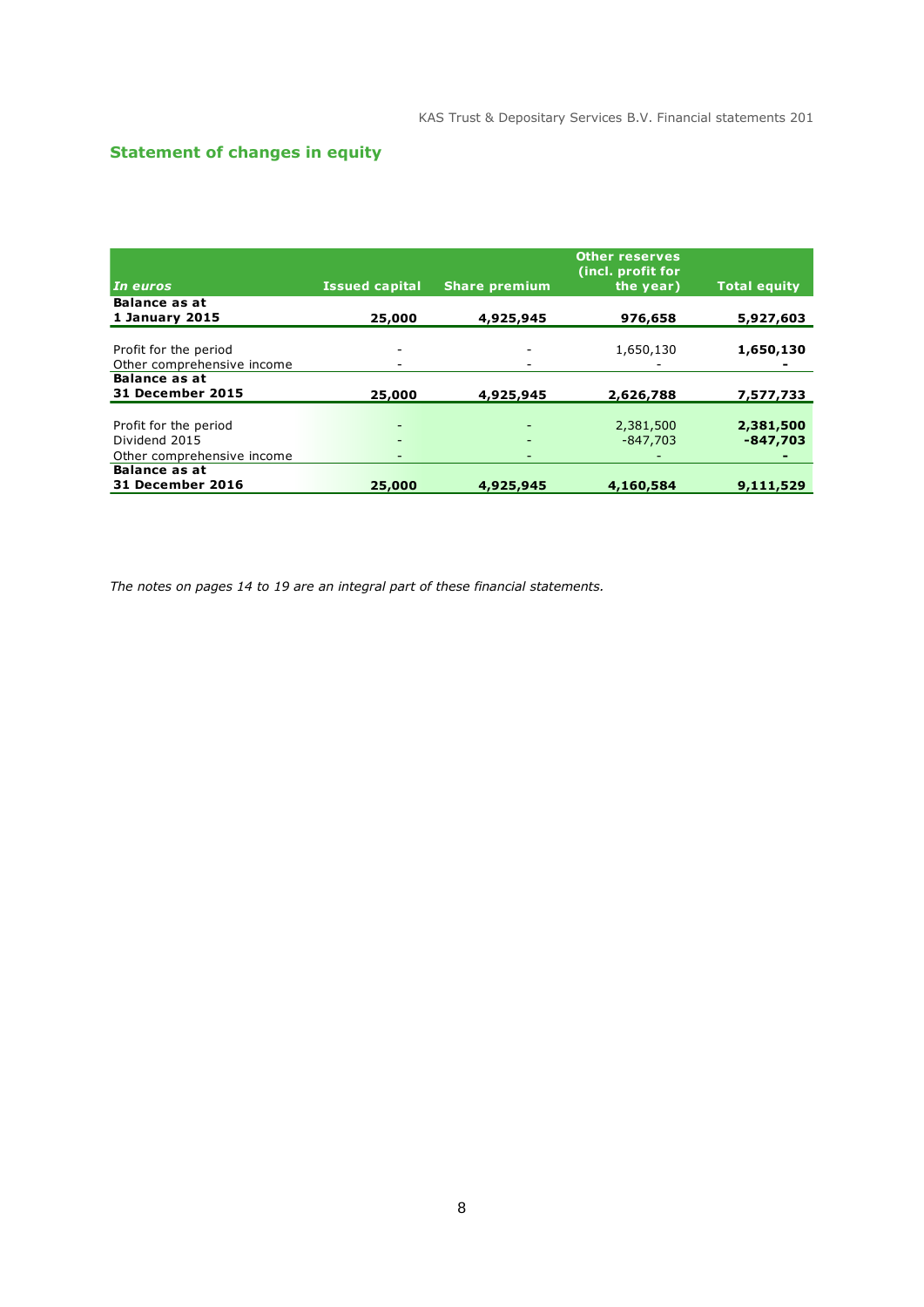| In euros                                              | <b>Note</b> | 2016       | 2015      |
|-------------------------------------------------------|-------------|------------|-----------|
| Net result                                            |             | 2,381,500  | 1,650,130 |
| Adjustments for non-cash items included in net result |             |            |           |
| Tax expense                                           | 5           | 793,833    | 550,082   |
|                                                       |             |            |           |
| <b>Changes in assets and liabilities</b>              |             |            |           |
| Receivables                                           | 7           | $-209,038$ | 113,509   |
| Accounts payable                                      | 8           | 676        | 71,016    |
|                                                       |             |            |           |
| Other movements                                       |             |            |           |
| Cash flow from operating activities                   |             | 2,966,971  | 2,384,737 |
|                                                       |             |            |           |
| Total net cash flow from financing activities         | 12          | $-847,703$ |           |
| Financing of subsidiaries (inflow)                    | 6           | 1,125,010  | 1,125,000 |
| Cash flow from financing activities                   |             | 277,307    | 1,125,000 |
|                                                       |             |            |           |
| Net cash flow                                         |             | 3,244,278  | 3,509,737 |
|                                                       |             |            |           |
| Cash and cash equivalents at 1 January                | 9           | 7,160,475  | 3,650,738 |
|                                                       |             |            |           |
| Net cash flow                                         |             | 3,244,278  | 3,509,737 |
| Cash and cash equivalents at 31 December              |             | 10,404,782 | 7,160,475 |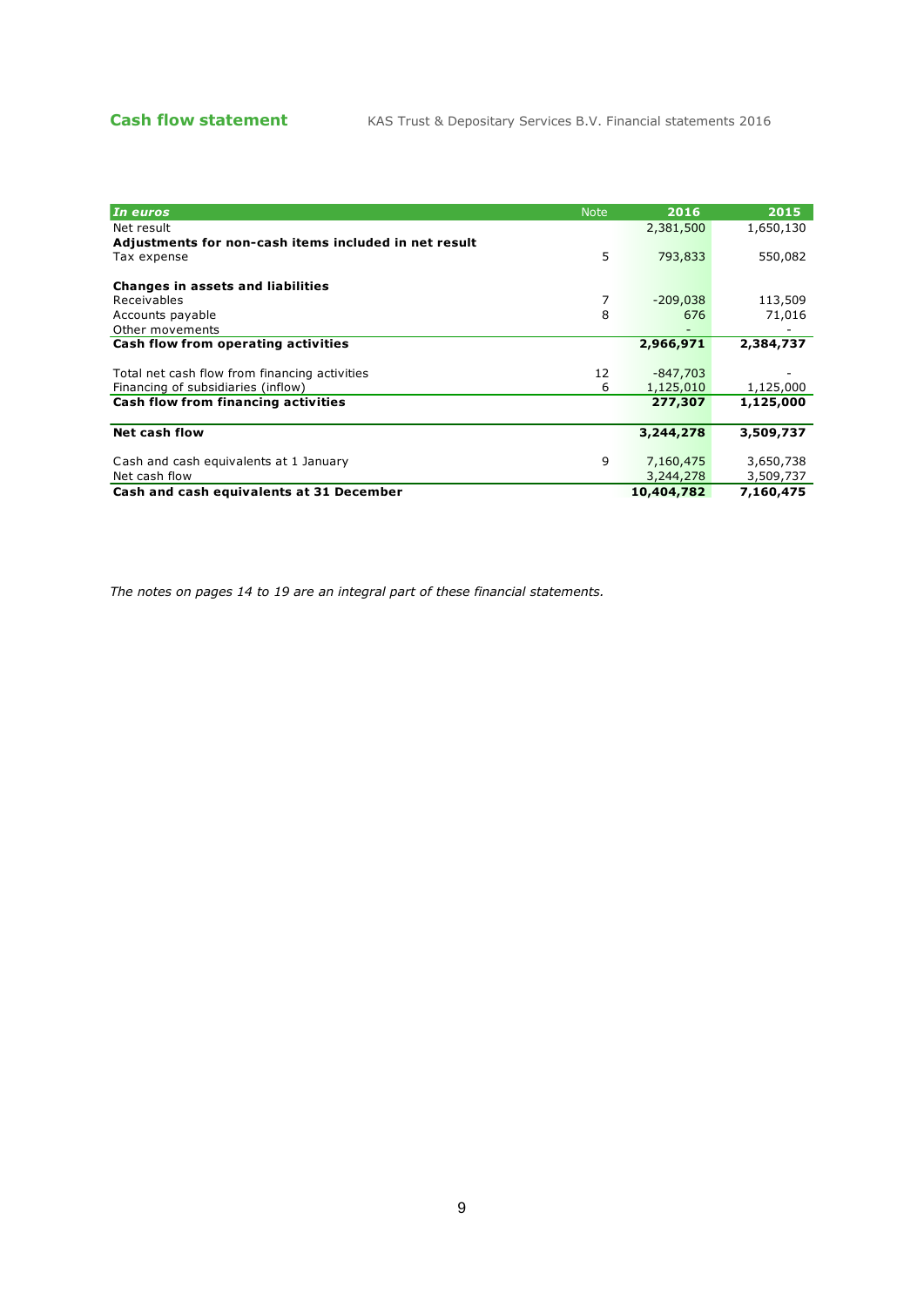#### **Company information**

The objectives of KAS Trust & Depositary Services B.V. (hereafter: KAS Trust) are:

- To act as depositary for investment institutions as provided by the Financial Supervision Act (*Wet op het financieel toezicht*);
- To provide investment services and related services as provided by the Financial Supervision Act; and
- All activities which are incidental to or which may be conducive to any of the foregoing referred.

*General information* Registration Chambre of Commerce: 33117326 Corporate seat: Amsterdam Address of the Company: Nieuwezijds Voorburgwal 225, 1012 RL Amsterdam Date of Incorporation: 9 June 1966

The annual financial statements were prepared by the Managing Board on 15 May 2017. The annual financial statements will be presented to the Annual General meeting for adoption on 31 May 2017.

#### **Basis of preparation**

The financial statements have been prepared on a historical cost basis unless stated otherwise. The financial statements are presented in euros, which is also the functional currency of KAS Trust. The financial statements have been prepared on a going concern basis.

#### **Statement of compliance**

The separate financial statements of 2016 of KAS Trust are prepared in accordance with the International Financial Reporting Standards (IFRS) as adopted by the European Union (EU) and with Part 9 of Book 2 of the Dutch Civil Code.

#### **Consolidation exemption**

KAS Trust does based on article 2:408 of the Dutch civil law not present consolidated financial statements since its debt or equity instruments are not traded in a public market, it is a wholly-owned subsidiary of KAS BANK N.V. (Amsterdam), and KAS BANK N.V. produces consolidated financial statements that are available for public use and comply with IFRS. These consolidated financial statements are available on KAS BANK's website under Investor Relations, Annual reports (www.kasbank.nl/Investorrelations/AnnualReports.aspx).

#### **Critical accounting estimates and judgements**

The preparation of the financial statements requires management judgements and estimates which affect the items reported and disclosed. These estimates and judgements are based on past experiences and take into account recent trends, environmental factors and statistics. At present, for Kas Trust, there are no areas that require significant accounting estimates and judgemental decisions.

#### **Recognition of income and expenses**

Revenues and expenses are recognised to the extent that it is probable that economic benefits will flow to or out of KAS Trust and these revenues or expenses can be reliably measured. Fees earned for the provision of services over a period of time are accrued over that period.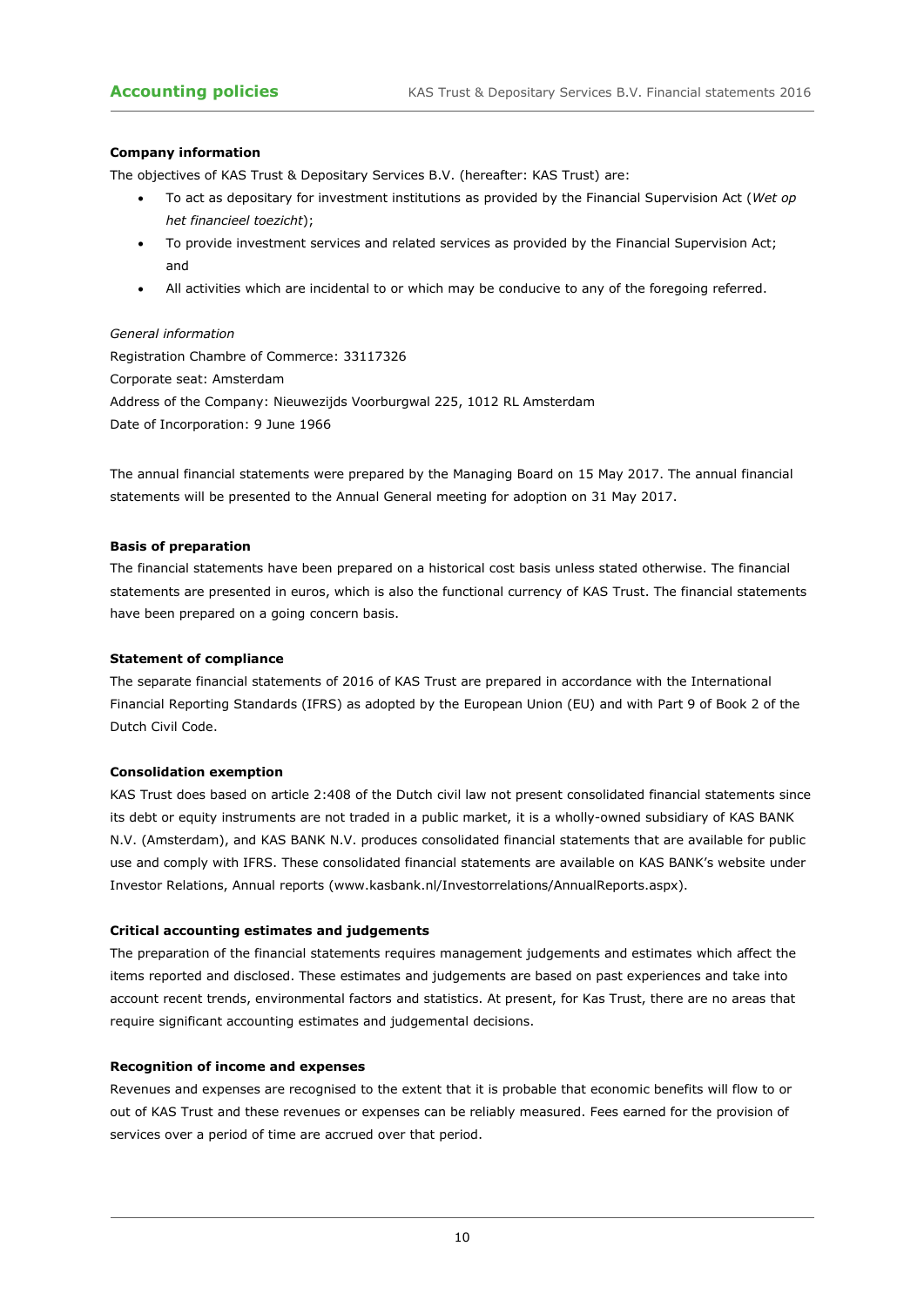#### **Foreign currency translation**

Transactions in foreign currencies are translated into the functional currency using the exchange rate prevailing at the date of the transactions. Monetary assets and liabilities denominated in foreign currencies are translated to euro at closing rate. Foreign exchange gains and losses resulting from the translation at closing rates of monetary assets and liabilities denominated in foreign currencies are recognised in the income statement as 'Other financial income'. KAS Trust has no non-monetary assets and liabilities denominated in foreign currencies.

#### **Financial assets and liabilities**

#### *Recognition and derecognition*

All financial assets and liabilities are initially recognised on trade date, i.e. when KAS Trust becomes a party to the contractual provisions of the instrument. Financial assets are derecognised if KAS Trust's contractual rights to the cash flows from these financial assets expire or if KAS Trust transfers the financial asset to another party without retaining control or substantially all risks and rewards of the asset. Financial liabilities are derecognised when KAS Trust's obligations specified in the contract expire or are discharged or cancelled.

#### *Measurement on initial recognition*

The classification of financial instruments at initial recognition depends on their purpose and characteristics and the management's intention in acquiring them. The classification determines the measurement and the recognition of results. On initial recognition, financial instruments are measured at fair value plus, in the case of instruments not subsequently carried at fair value through profit or loss, any directly attributable transaction costs

#### *Measurement at fair value*

Measurement at fair value especially relates to derivative financial instruments, financial assets and liabilities designated at fair value and financial investments available-for-sale. Additional disclosures relating to fair value measurement are presented in note 34 of this annual report.

#### *Measurement at amortised cost*

Measurement at amortised cost relates to exposures due from/to banks, loans, due to customers and (reverse) repurchase agreements.

The interest of debt instruments is calculated using the effective interest method and is recognised as 'Interest income' in the income statement.

#### *Measurement at cost*

Cash and balances with central banks are measured at cost. The interest is recognised as 'Interest income' in the income statement.

#### **Impairment**

#### *Financial assets measured at amortised cost*

For financial assets carried at amortised cost, KAS Trust assesses individually whether objective evidence of impairment exists. Indications of objective evidence of impairment are amongst others: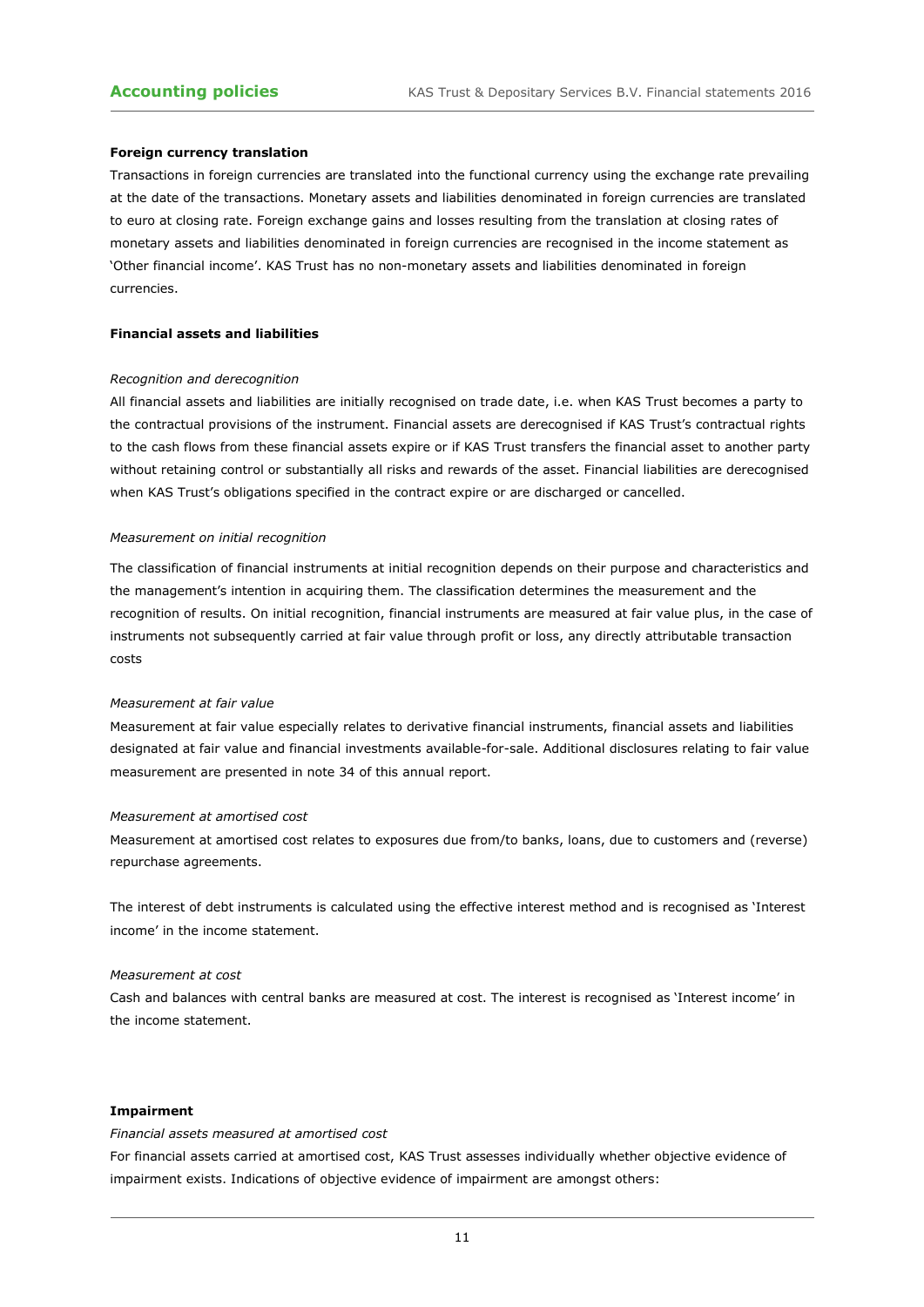- Significant financial difficulty of the issuer or borrower;
- Breach of contract, such as a default or delinquency in interest or principal payments by the issuer; or
- Disappearance of an active market for the related financial asset.

The impairment loss is the difference between the assets' amortised cost and the value of future cash flows, discounted at the financial asset's original effective interest rate. Impairment losses are recognised in the income statement. In the event that the financial asset is collateralised, account is taken of future cash flows that may result from foreclosure of the collateral.

If, in a subsequent period, the amount of the impairment loss decreases and this objectively relates to an event after the impairment was initially recognised, the recognised impairment loss is reversed and the recovery is recognised in the income statement.

#### **Fiduciary assets**

KAS Trust provides trust and fiduciary services that result in the holding or investing of assets on behalf of clients. Assets held in a fiduciary capacity are not recognised in the balance sheet of KAS Trust, as they are not the assets of KAS Trust.

#### **Subsidiaries**

The measurement of subsidiaries is based on historical costs.

#### **Shareholders' equity**

#### *Issued capital*

KAS Trust's authorised capital comprises ordinary shares.

#### *Dividends*

Dividends on ordinary shares are recognised as a liability and deducted from equity when they are approved by the Annual General meeting. Interim dividend is deducted from equity when declared and no longer at the discretion of KAS Trust.

#### *Other reserves*

Other reserves include retained earnings and can be freely distributed to the shareholders of KAS Trust.

#### **Retirement benefit plan**

The pension expenses related to the employees of KAS Trust are charged by KAS BANK to KAS Trust and recognised in the income statement of KAS Trust as 'Personnel expenses' as the employees of KAS Trust are employees from KAS BANK.

#### **Taxes**

KAS Trust forms a fiscal unity with KAS BANK and several subsidiaries of KAS BANK for both company tax and VAT. The fiscal unity is jointly and severally liable for taxation payable by the tax group. The company tax expense is settled via the current account.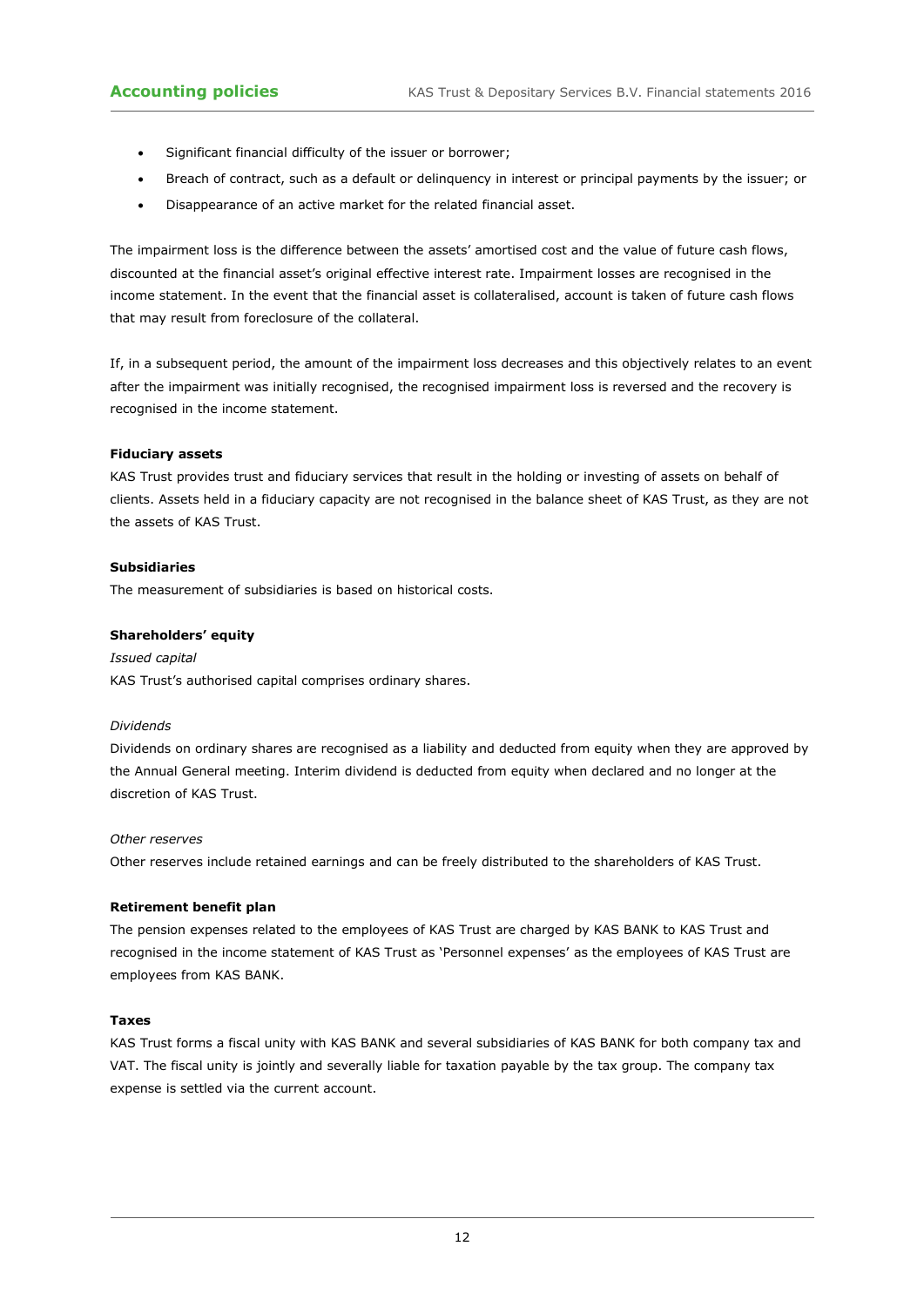#### **Statement of cash flows**

The separate statement of cash flows is based on the indirect method. Cash flows are classified as cash flows from operating, investing and financing activities. The cash flow from operating activities is based on the result after tax. This result is adjusted for those items in the income statement and changes in the balance sheet which do not result in actual cash flows during the year. Cash and cash equivalents comprise balances which are callable on demand.

#### **Changes in accounting policies**

The accounting policies applied in preparing these financial statements are consistent with the previous year except for the following non-significant adjustments:

- Amendments to IAS 16 and IAS 38: Clarification of Acceptable Methods of Depreciation and Amortisation
- Amendments to IAS 27: Equity Method in Separate Financial Statements
- Amendments to IAS 1: Disclosure Initiative
- Amendments to IFRS 11: Accounting for Acquisitions of Interests in Joint Operations
- Annual improvements to IFRSs (2012-2014 cycle).

These adjustments had no impact on the relevant comparative figures.

#### **New IFRS standards and interpretations not yet adopted**

New, amended or revised standards were not applied in preparing these financial statements as these standards were either not effective for the current period or have not been adopted by the EU. The impact of the new standards will have no material impact on the future results and financial position of KAS Trust in the future. Especially IFRS 9 and IFRS 16.

#### **Capital management**

For the purpose of KAS Trust's capital management, capital includes issued capital, share premium and all other equity reserves attributable to the equity holders of the parent. KAS Trust's policy is aimed at maintaining an adequate capital base in order to meet existing and future capital requirements and to fulfil the capital adequacy standards at all times.

#### **Fair value estimation**

KAS Trust has no financial assets and liabilities measured at fair value.

#### **Fair values, including valuation methods and assumptions**

At 31 December 2016, the carrying amounts of cash and cash equivalents, other assets and other liabilities, approximated their fair values due to the short-term maturities of these assets and liabilities.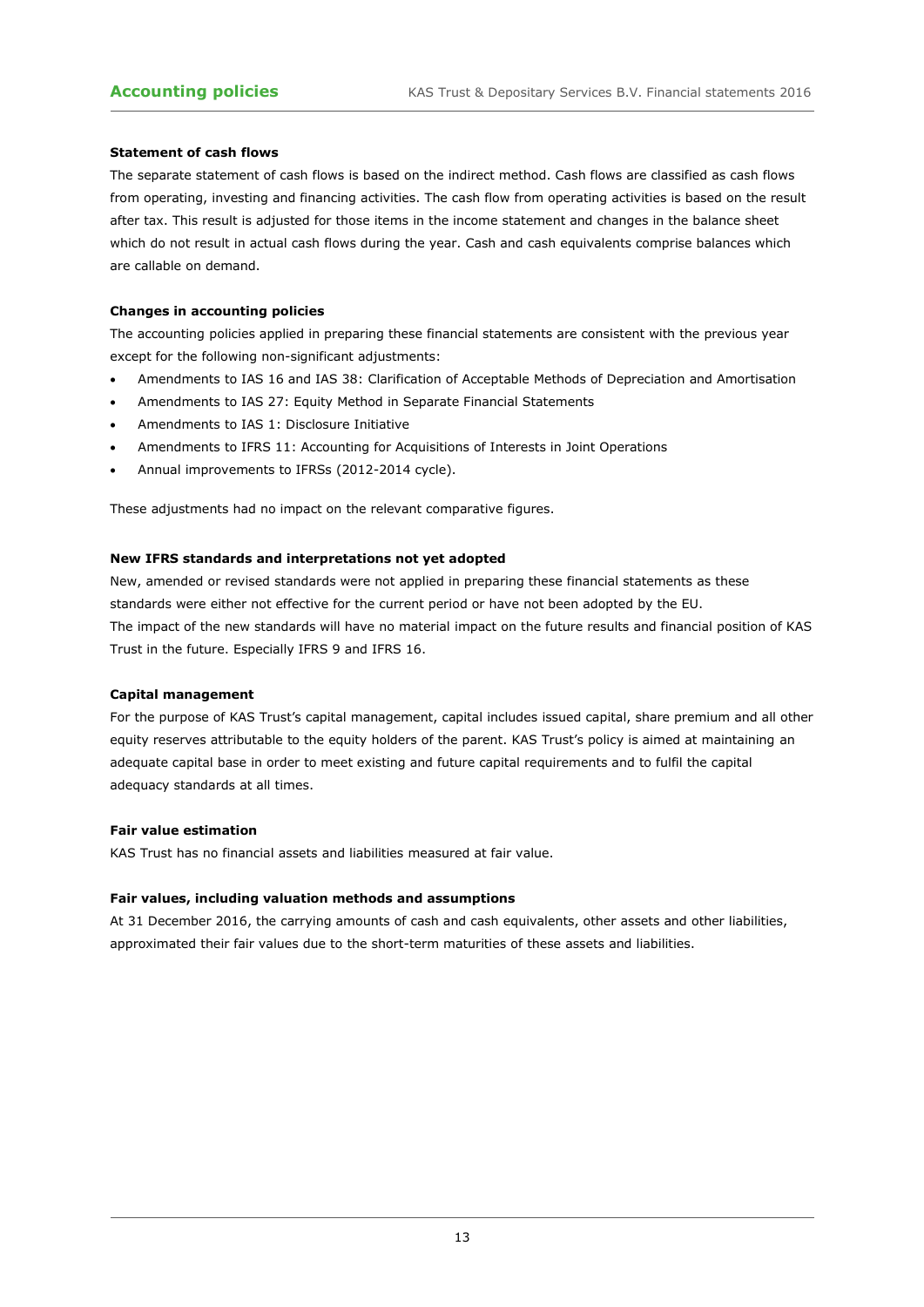### **1. Net Commission income**

| In euros           | 2016      | 2015      |
|--------------------|-----------|-----------|
| Commission income  | 7.941.834 | 5.900.684 |
| Commission expense | 3.315.131 | 2.324.257 |
| <b>Total</b>       | 4.626.703 | 3.576.428 |

The commission is our fee for acting as depositary for investment funds and are mostly calculated as a basis points fee based on the assets of the investment funds. All revenue is recognised in the Netherlands.

#### **2. Trading**

| In euros                                     | 2016            |  |
|----------------------------------------------|-----------------|--|
| Foreign<br>exchange<br>transaction results ؛ | $- -$<br>$\sim$ |  |
| <b>Total</b>                                 | $-775$          |  |

#### **3. Personnel expenses**

| In euros                | 2016      | 2015    |
|-------------------------|-----------|---------|
| <b>Salaries</b>         | 828,838   | 662,017 |
| Social securities costs | 110,978   | 84,881  |
| Temporary staff         | 3,492     | 60,764  |
| Pension charges         | 76,500    | 95,807  |
| Other                   | 80,095    | 64,155  |
| <b>Total</b>            | 1,099,903 | 967,625 |

The staff of KAS Trust is employed with KAS BANK N.V. All salary related expenses of the KAS Trust staff are fully charged from KAS BANK to KAS Trust. During 2016, the average number of employees at fulltime

equivalent basis was twelve (2015: nine). One of the employees was working outside the Netherlands in 2016 (2015: none).

#### **4. General and administrative expenses**

| In euros                             | 2016    | 2015    |
|--------------------------------------|---------|---------|
| Advice                               | 24,562  | 35,839  |
| Audit fee                            | 61,964  | 20,999  |
| Information technology               | 209,001 | 228,081 |
| Traveling and accommodation expenses | 33,520  | 39,434  |
| Other                                | 21,645  | 78,190  |
| <b>Total</b>                         | 350,692 | 402,543 |

#### **5. Tax expense**

| <b>Reconciliation with effective tax rate</b> | 2016.     | $\frac{0}{0}$ | 2015      | $\frac{0}{0}$ |
|-----------------------------------------------|-----------|---------------|-----------|---------------|
| Result before tax                             | 3,175,333 |               | 2,200,212 |               |
| Tax expense at statutory tax rate             | 793,833   | 25.0          | 550,082   | 25.0          |
| Tax expense at effective tax rate             | 793,833   | 25.0          | 550,082   | 25.0          |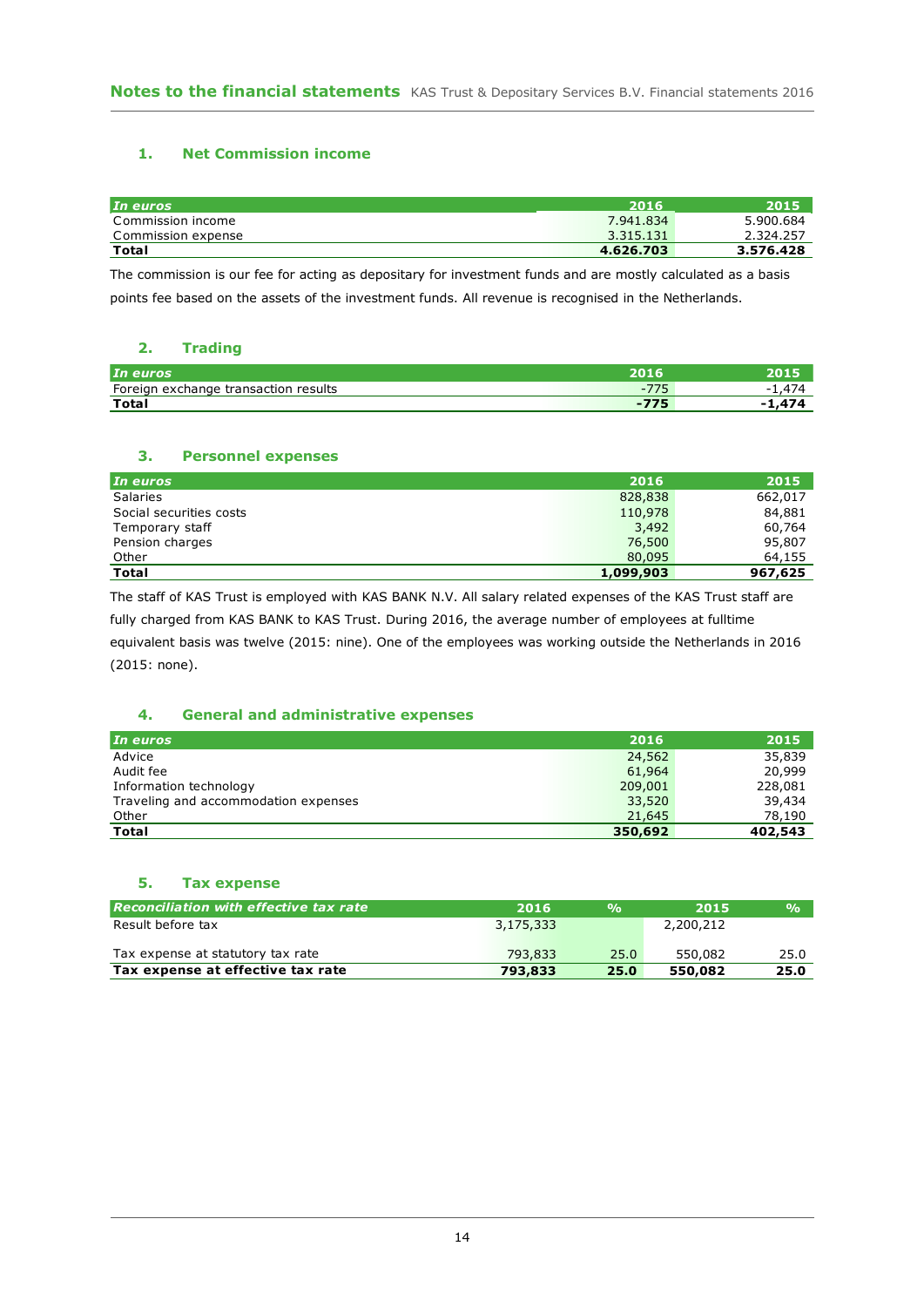#### **6. Subsidiaries**

| In euros                                                        | <b>Balance as at</b><br>31 December<br>2015 | <b>Movements in</b><br>share premium | Liquidated<br><b>subsidiaries</b> | <b>Balance as at</b><br>31 December<br>2016 |
|-----------------------------------------------------------------|---------------------------------------------|--------------------------------------|-----------------------------------|---------------------------------------------|
| KAS-Trust Blue Sky Eagle Fund Bewaarder B.V.                    | 18,000                                      |                                      |                                   | 18,000                                      |
| KAS-Trust Bewaarder Gestion Actief Beheer Fonds B.V.            | 112,500                                     | $\overline{\phantom{a}}$             | $-112,500$                        |                                             |
| KAS-Trust Bewaarder IMQubator Multi Manager Fund B.V.           | 112,500                                     | $-94,500$                            |                                   | 18,000                                      |
| KAS-Trust Bewaarder IMQubator Participation Fund B.V.           | 112,500                                     |                                      | $-112,500$                        |                                             |
| KAS-Trust Bewaarder Index Umbrella Fund B.V.                    | 18,000                                      | $-17,999$                            |                                   |                                             |
| KAS Bewaarder Klantenvermogen BND B.V.                          | 18,000                                      |                                      | $-18,000$                         |                                             |
| KAS-Trust Bewaarder OVMK Fondsen B.V.                           | 112,500                                     | $-94,500$                            |                                   | 18,000                                      |
| KAS-Trust Juridisch Eigenaar Beleggingsfondsen B.V.             | 18,000                                      |                                      | $-18,000$                         |                                             |
| KAS-Trust Bewaarder Theta Multistar Fund B.V.                   | 112,500                                     |                                      | $-112,500$                        |                                             |
| KAS-Trust Bewaarder Trend Map Total Volendam Fund B.V.          | 112,500                                     |                                      | $-112.500$                        |                                             |
| KAS-Trust Bewaarder IAM Beleggingsfondsen B.V.                  | 112,500                                     | $-94,500$                            |                                   | 18,000                                      |
| KAS-Trust Bewaarder Fund for Fair Future Fund B.V.              | 18,000                                      |                                      |                                   | 18,000                                      |
| KAS-Trust Bewaarder Brand New Day Premiepensioeninstelling B.V. | 112,500                                     |                                      |                                   | 112,500                                     |
| KAS-Trust Bewaarder Brand New Day Collectief Paraplufonds B.V.  | 18,000                                      |                                      | $-18,000$                         |                                             |
| KAS-Trust Bewaarder Capvest Masters Funds B.V.                  | 112,500                                     |                                      |                                   | 112,500                                     |
| KAS-Trust Bewaarder Staalbankiers Multi Asset Fonds B.V.        | 112,500                                     | $-94,500$                            |                                   | 18,000                                      |
| KAS-Trust Bewaarder Double Dividend Equity Fund B.V.            | 10                                          |                                      | $-10$                             |                                             |
| KAS-Trust Bewaarder Aster-X Ottoman Fund B.V.                   | 112,500                                     |                                      | $-112,500$                        |                                             |
| KAS-Trust Bewaarder Bright LifeCycle Fund B.V.                  |                                             |                                      | -1                                |                                             |
| <b>Balance as at 31 December</b>                                | 1,345,511                                   | $-395,999$                           | $-616,511$                        | 333,001                                     |

All subsidiaries are fully owned by KAS Trust and located in Amsterdam, The Netherlands. The management of these entities is executed by KAS Trust. The only activity of these subsidiaries is to act as legal owner of investment funds as described in the Financial Supervision Act (*Wet op het financieel toezicht*). During 2016 ten subsidiaries were liquidated. The liquidation of these subsidiaries did not result in any gains or losses.

Subsidiaries are entities which are controlled by KAS Trust. Control of an entity exists if KAS Trust is exposed, or has rights, to variable returns from its involvement with the entity and has the ability to affect those returns through its power over the entity. In general, control is presumed to exist where KAS Trust owns more than 50% of the voting power of an entity.

#### **7. Other assets**

| In euros                         | 2016                     | 2015    |
|----------------------------------|--------------------------|---------|
| Receivables                      | 323,833                  | 114,795 |
| Other $(>1$ year)                | $\overline{\phantom{0}}$ | 112,500 |
| <b>Balance as at 31 December</b> | 323,833                  | 227,295 |

Account receivables are not past due nor impaired. No provisions have been made for credit risk. The fair value of other assets does not materially deviate from its carrying amount, due to the short-term nature of its related assets.

#### **8. Other liabilities**

| In euros                         | 2016      |           |
|----------------------------------|-----------|-----------|
| Accounts payable (<1 year)       | 1,950,087 | 1,155,578 |
| <b>Balance as at 31 December</b> | 1,950,087 | 1,155,578 |

The fair value of liabilities does not materially deviate from its carrying amount, due to the short-term nature.

#### **9. Cash and cash equivalents**

This balance sheet item includes cash on hand and demand deposits. KAS Trust has no restricted cash position.

#### **10. Issued capital**

The authorised share capital of KAS Trust & Depositary Services B.V. amounts to EUR 25,000, divided into 50 ordinary shares of EUR 500. Issued and fully paid up share capital consists of 50 ordinary shares. This has not changed compared to December 2015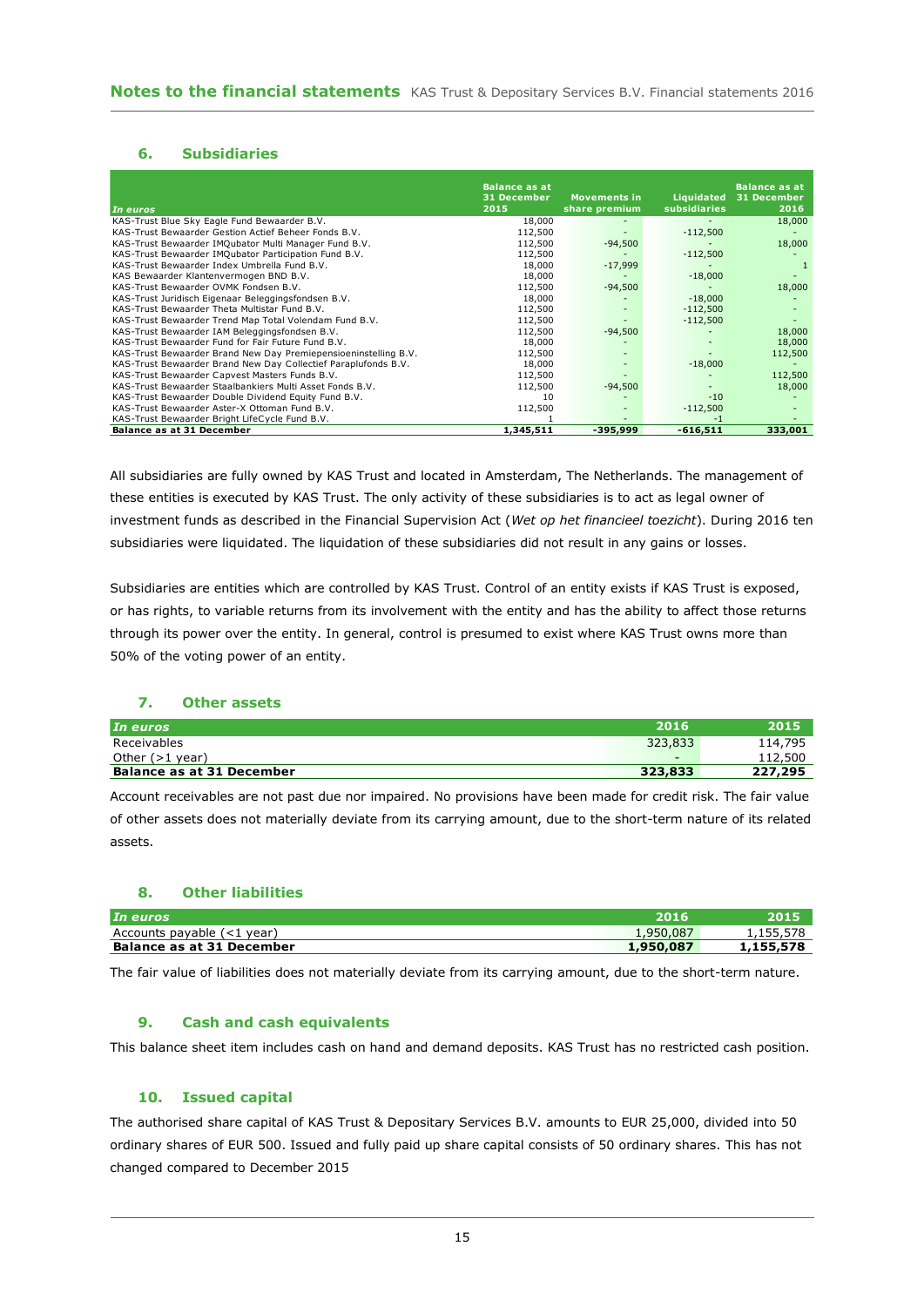#### **11. Share premium**

| In euros                  | 2016      |           |
|---------------------------|-----------|-----------|
| Balance as at 1 January   | 4,925,945 | 4,925,945 |
| Balance as at 31 December | 4,925,945 | 4,925,945 |

#### **12. Other reserves (including profit for the year)**

| In euros                         | 2016      | 2015      |
|----------------------------------|-----------|-----------|
| Balance as at 1 January          | 2,626,788 | 976,658   |
| Result for the period            | 2,381,500 | 1,650,130 |
| Dividend                         | -847.703  |           |
| <b>Balance as at 31 December</b> | 4,160,584 | 2,626,788 |

The end balance of EUR 4,160,584 (2015: EUR 2,626,788) is comprised fully of retained earnings.

#### **13. Related parties**

KAS Trust identifies as related parties the members of the Managing Board and the parent KAS BANK. The table below presents the remuneration of the Managing Board of KAS Trust.

| Remuneration of the<br><b>Managing Board</b><br>In euros | Short-term<br>benefits | <b>Post-</b> | employee employment Otherlong<br>benefits term benefits | benefits                 | Termination Share-based<br><b>payments</b> |
|----------------------------------------------------------|------------------------|--------------|---------------------------------------------------------|--------------------------|--------------------------------------------|
| 2016                                                     | 342,169                | 44,607       | -                                                       | $\overline{\phantom{0}}$ |                                            |
| 2015                                                     | 330,917                | 37,987       | $\overline{\phantom{0}}$                                | $\overline{\phantom{a}}$ |                                            |

The key management consists of the Managing Board of KAS Trust.

#### The following table presents the transactions with the parent KAS BANK N.V.

| <b>Related party</b><br><b>Itransactions</b><br>In euros | <b>Revenues from Purchases from</b><br>related parties related parties | <b>Amounts owed</b><br>by related<br><b>parties</b> | <b>Amounts owed</b><br>to related<br>parties |
|----------------------------------------------------------|------------------------------------------------------------------------|-----------------------------------------------------|----------------------------------------------|
| 2016<br>Parent                                           | 4.688.577                                                              | -                                                   | 1.905.090                                    |
| 2015<br>Parent                                           | 3.351.708                                                              | 112.500                                             | 1.106.966                                    |

The transactions between KAS Trust and KAS BANK relate to revenues and expenses received or paid by KAS BANK which concern KAS Trust. Related party purchases relate to commission expenses (custody) and staff costs including pension charges. These related party transactions are charged from or to KAS BANK without mark-up.

#### **14. Contingencies and commitments**

KAS Trust forms a fiscal unity with KAS BANK and several subsidiaries of KAS BANK for both company tax and VAT. The fiscal unity is jointly and severally liable for taxation payable by the tax group.

#### **15. Risk Management**

#### **Financial risk management**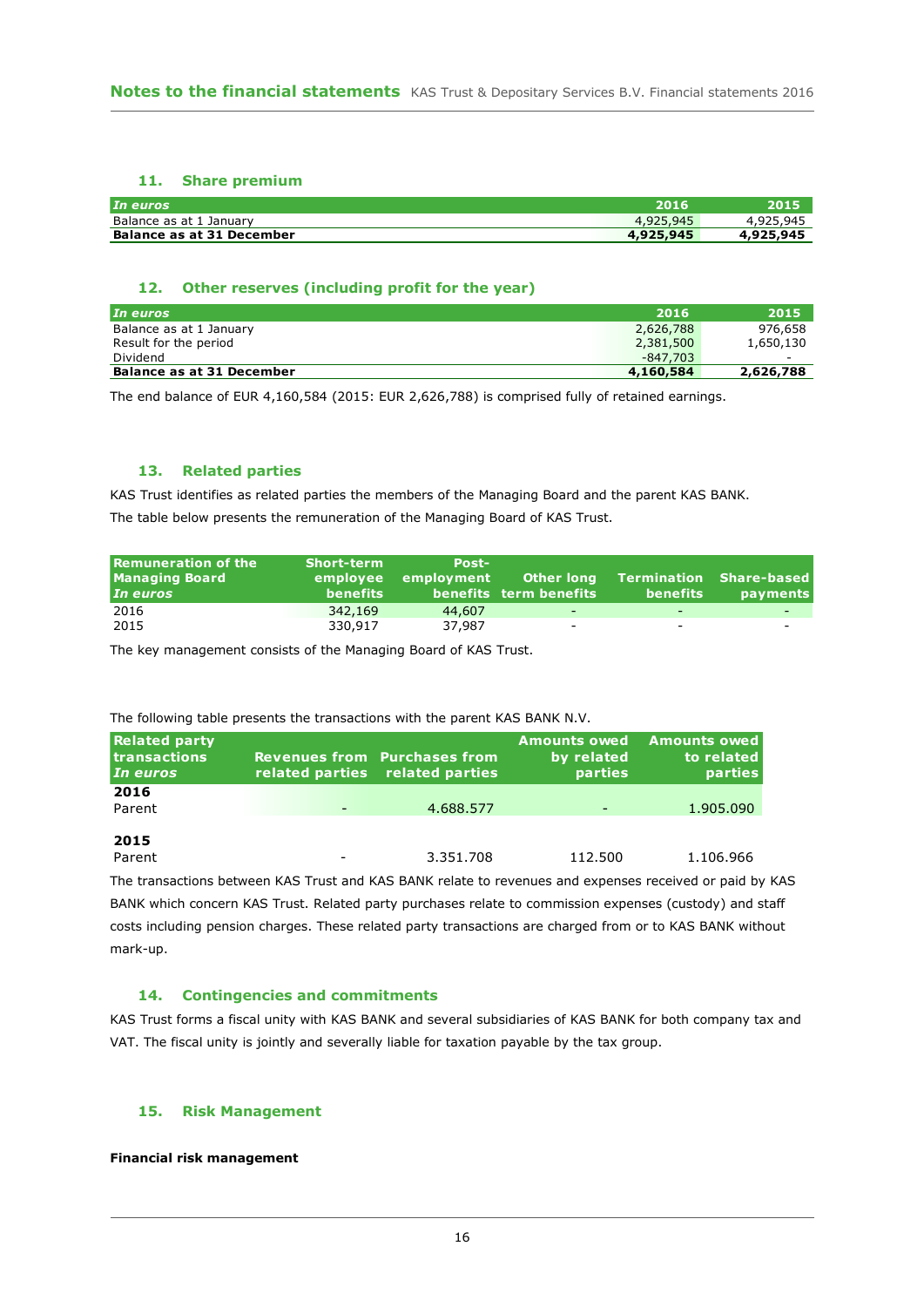KAS Trust's activities expose it to a variety of financial risks. Risk management is carried out by management. Management identifies and evaluates the financial risks based on principles for overall risk management. KAS Trust's overall risk management program seeks to minimize potential adverse effects on KAS Trust's financial performance. Management is of the opinion that KAS Trust's exposure to financial risks is limited.

#### **Market risk**

#### *Foreign exchange risk*

Management does not actively manage the foreign exchange risk because the exposure to foreign exchange risks is limited. Assets and liabilities as well as the transactions are primarily denominated in the same currency significantly reducing to the exposure to foreign currency exchange risk. This situation is evidenced by the absence of any significant results related to foreign exchange risk in the income statement.

#### *Price risk*

KAS Trust is not exposed to any significant price risk due to the absence of any investments or liabilities measured at fair value.

#### *Interest rate risk*

Because KAS Trust is not financed with external debt, no significant interest rate risk is present.

The cash balances of KAS Trust are not significantly exposed to interest rate risk due to the fact *that* cash is used to settle the current liabilities at short notice and the bank-accounts of KAS Trust are non-interest bearing.

#### *Capital management*

It is KAS Trust's policy to maintain a strong capital base, to meet regulatory capital requirements at all times and to support the development of the business. This involves the management, planning and allocation of capital within KAS Trust.

#### **Capital risk**

Capital risk is the risk of losses due to investments. Because KAS Trust does not invest it is not exposed to any significant capital risk.

#### *Credit risk*

Credit risk is the risk that one party to a financial instrument will cause a financial loss for the other party by failing to discharge an obligation. KAS Trust has no significant concentrations of credit risk. Credit risk arises from cash and cash equivalents held at banks and intercompany receivables.

|                                                                                 |                        |                     | <b>Cash and cash</b>   |
|---------------------------------------------------------------------------------|------------------------|---------------------|------------------------|
| In euros                                                                        | <b>Subsidiaries</b>    | <b>Other assets</b> | equivalents            |
| 31 December 2016                                                                |                        |                     |                        |
| Carrying amount                                                                 | 333,001                | 323,833             | 10,404,782             |
| Assets not impaired, not past due                                               | 333,001                | 323,833             | 10,404,782             |
| <b>31 December 2015</b><br>Carrying amount<br>Assets not impaired, not past due | 1,345,511<br>1,345,511 | 227,295<br>227,295  | 7,160,475<br>7,160,475 |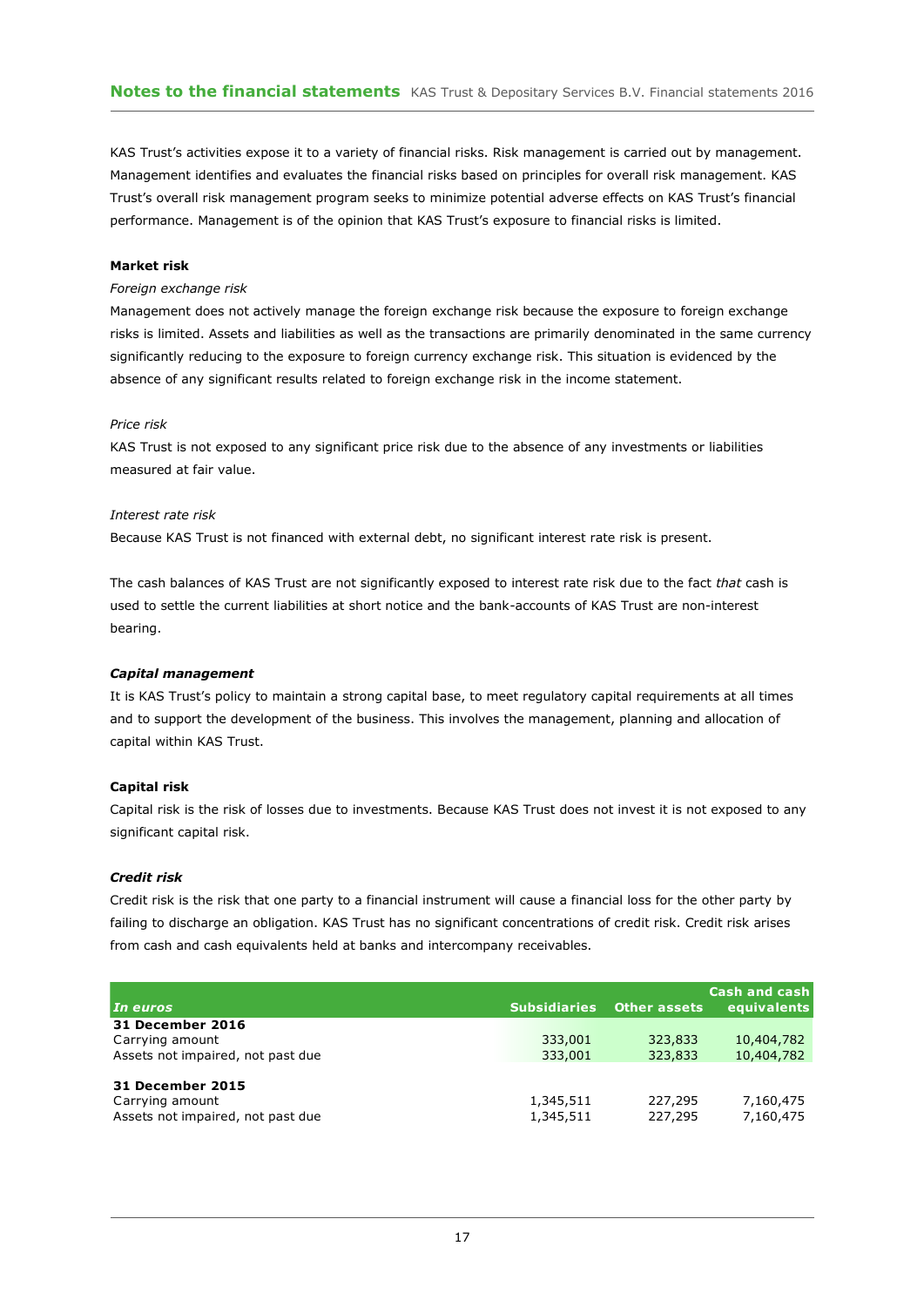#### *Concentration risk*

Concentration risk is the risk that KAS Trust will encounter difficulty in its continuity when major clients will cancel the agreement with KAS Trust. In 2016 a limited number of clients were responsible for over 50% of the income. For 2017 it is expected that this percentage will slightly decrease as a result of new clients.

#### *Compliance risk*

Compliance risk is the risk that KAS Trust is not compliant to the relevant laws and legislations (e.g. the specific services under the applicable laws) KAS Trust continuously monitors the relevant changes, both by Legal and the Risk committee.

#### *Liquidity risk*

Liquidity risk is the risk that KAS Trust will encounter difficulty in meeting the obligations associated with its financial liabilities that are settled by delivering cash or another financial asset. KAS Trust's approach to managing liquidity is to ensure, as far as possible, that it will always have sufficient liquidity to meet its liabilities when due, under both normal and stressed conditions, without incurring unacceptable losses or risking damage to KAS Trust's reputation.

| Maturity calendar as at 31 December 2016 |                          |               |                          | Non-            |              |
|------------------------------------------|--------------------------|---------------|--------------------------|-----------------|--------------|
| In thousands of euros                    | <b>Direct</b>            | $\leq$ 1 year | $>1$ year                | maturity        | <b>Total</b> |
| <b>Assets</b>                            |                          |               |                          |                 |              |
| <b>Subsidiaries</b>                      |                          |               |                          | 333,001         | 333,001      |
| Other assets                             |                          | 323,833       |                          |                 | 323,833      |
| Cash and cash equivalents                | 10,404,782               |               |                          | $\qquad \qquad$ | 10,404,782   |
|                                          | 10,404,782               | 323,833       |                          | 333,001         | 11,061,616   |
| <b>Liabilities</b>                       |                          |               |                          |                 |              |
| Other liabilities                        | $\overline{\phantom{0}}$ | 1,950,087     | $\overline{\phantom{0}}$ |                 | 1,950,087    |
|                                          |                          | 1,950,087     |                          |                 | 1,950,087    |
| Liquidity                                |                          |               |                          |                 |              |
| surplus/(deficit)                        | 10,404,782               | $-1,626,254$  |                          | 333,001         | 9,111,529    |
|                                          |                          |               |                          |                 |              |

| Maturity calendar as at 31 December 2015 |                          |                 |                          | Non-      |              |
|------------------------------------------|--------------------------|-----------------|--------------------------|-----------|--------------|
| In thousands of euros                    | <b>Direct</b>            | $\leq$ = 1 year | $>1$ year                | maturity  | <b>Total</b> |
| <b>Assets</b>                            |                          |                 |                          |           |              |
| Subsidiaries                             | $\overline{\phantom{a}}$ |                 |                          | 1,345,511 | 1,345,511    |
| Other assets                             |                          | 114,795         | 112,500                  |           | 227,295      |
| Cash and cash equivalents                | 7,160,475                |                 |                          |           | 7,160,475    |
|                                          | 7,160,475                | 114,795         | 112,500                  | 1,345,511 | 8,733,281    |
| <b>Liabilities</b>                       |                          |                 |                          |           |              |
| Other liabilities                        |                          | 1,155,548       |                          |           | 1,155,548    |
|                                          |                          | 1,155,548       | $\overline{\phantom{0}}$ |           | 1,155,548    |
| Liquidity                                |                          |                 |                          |           |              |
| surplus/(deficit)                        | 7,160,475                | $-1,040,753$    | 112,500                  | 1,345,511 | 7,577,703    |

#### **Operational risk management**

The main risk of KAS Trust is operational risk. Operational risk is the risk that losses will occur as a result of weaknesses or failures in internal processes and/or systems, human frailties or outside events. These include operational risks such as IT problems, shortcomings in the organization structure, absence of or inadequate internal control, human error, fraud, loss of assets with custodians and other external threats.

KAS Trust's operational risk policy is also underpinned in the following ways:

 For each process, there is a control structure in place in which the process, inherent risks, control objectives and control measures are all documented. These control structures are periodically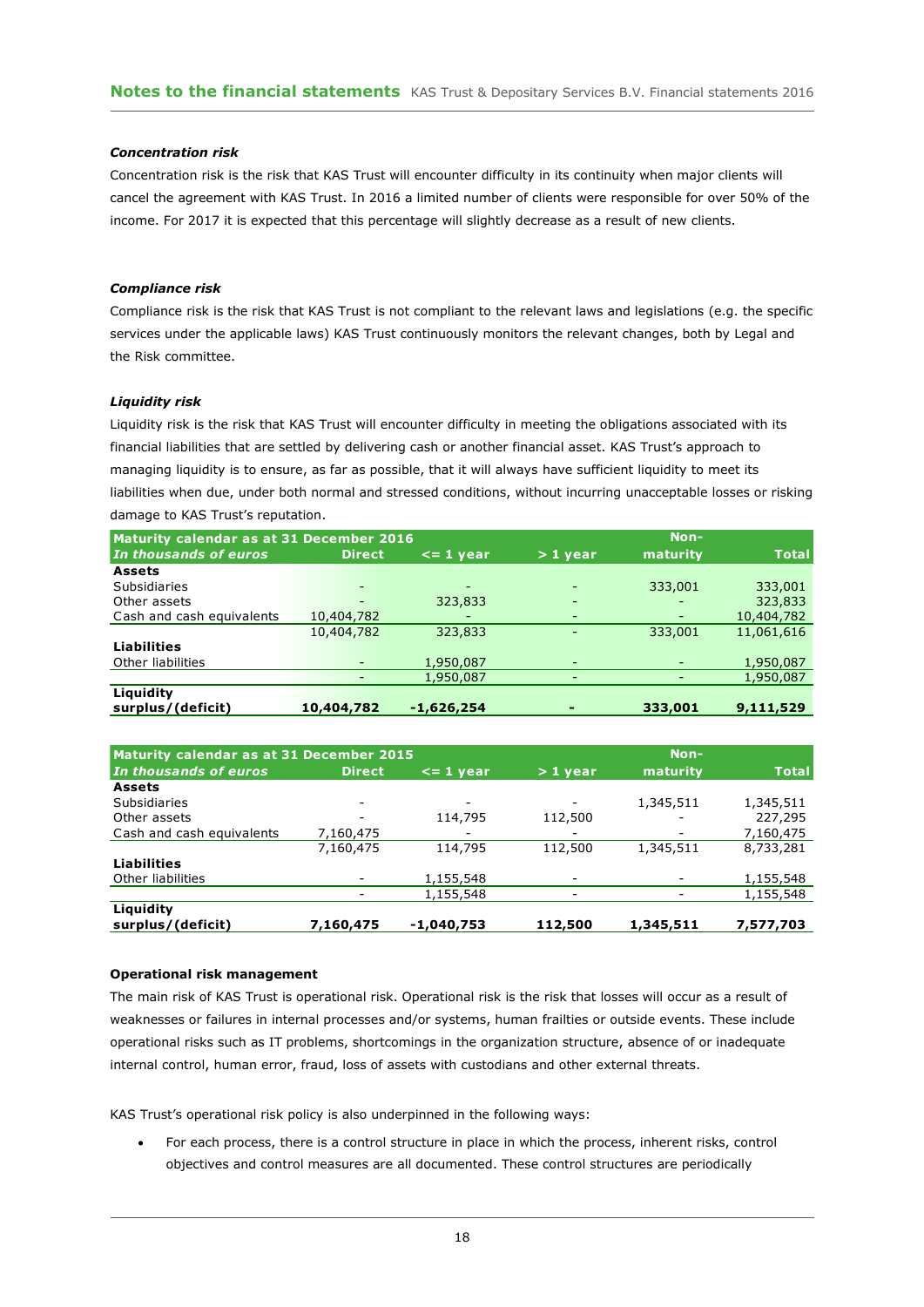evaluated on the basis of Risk Self Assessments (RSAs), assessments performed by the Risk Management department and operational audits;

- Operational risks are continuously monitored;
- Analysis of events and risks, including proposals for improving processes;
- Ongoing attention to enhancing risk and quality awareness among staff;
- Training and professional development as important elements in staff performance.

#### **Outsourcing risk**

KAS Trust has outsourced several IT and other services to KAS BANK. With regards to outsourced components a Service level Agreement (SLA) is agreed upon by KAS Trust and KAS BANK. Monitoring of the SLA is performed by management of KAS Trust. Periodic meetings between KAS BANK and KAS Trust take place to discuss actual performance by KAS BANK and possible changes in the service provided to KAS Trust. Furthermore KAS BANK yearly delivers an assurance report (ISAE3402 Type 2) to KAS Trust to provide insight in the effectiveness of its control-framework as agreed upon.

#### **16. Audit fee**

The following table presents the external independent auditor's fees recognized in the income statement as 'General and administrative expenses' Other services includes ISAE 3402 report audit services.

| In euros                          | <b>PricewaterhouseCoopers Accountants N.V.</b> |
|-----------------------------------|------------------------------------------------|
| 2016                              |                                                |
| Audit of the financial statements | 18.778                                         |
| Other services                    | 43.187                                         |
| Total                             | 61.965                                         |
|                                   |                                                |
| 2015                              |                                                |
| Audit of the financial statements | 20.999                                         |
| Other services                    |                                                |
| Total                             | 20.999                                         |

#### **Subsequent events**

There were no subsequent events that have a material impact on the consolidated or company financial statements.

#### **Proposed appropriation of result**

The Managing Board of KAS Trust proposes to declare a cash dividend of EUR 27,630.58 per share (2015 EUR 16,954.06) and add EUR 999,971 to the General Reserves.

Amsterdam, 16 May, 2017

Managing Board

J.N.P. Laan R.F. Kok S.F. Plesman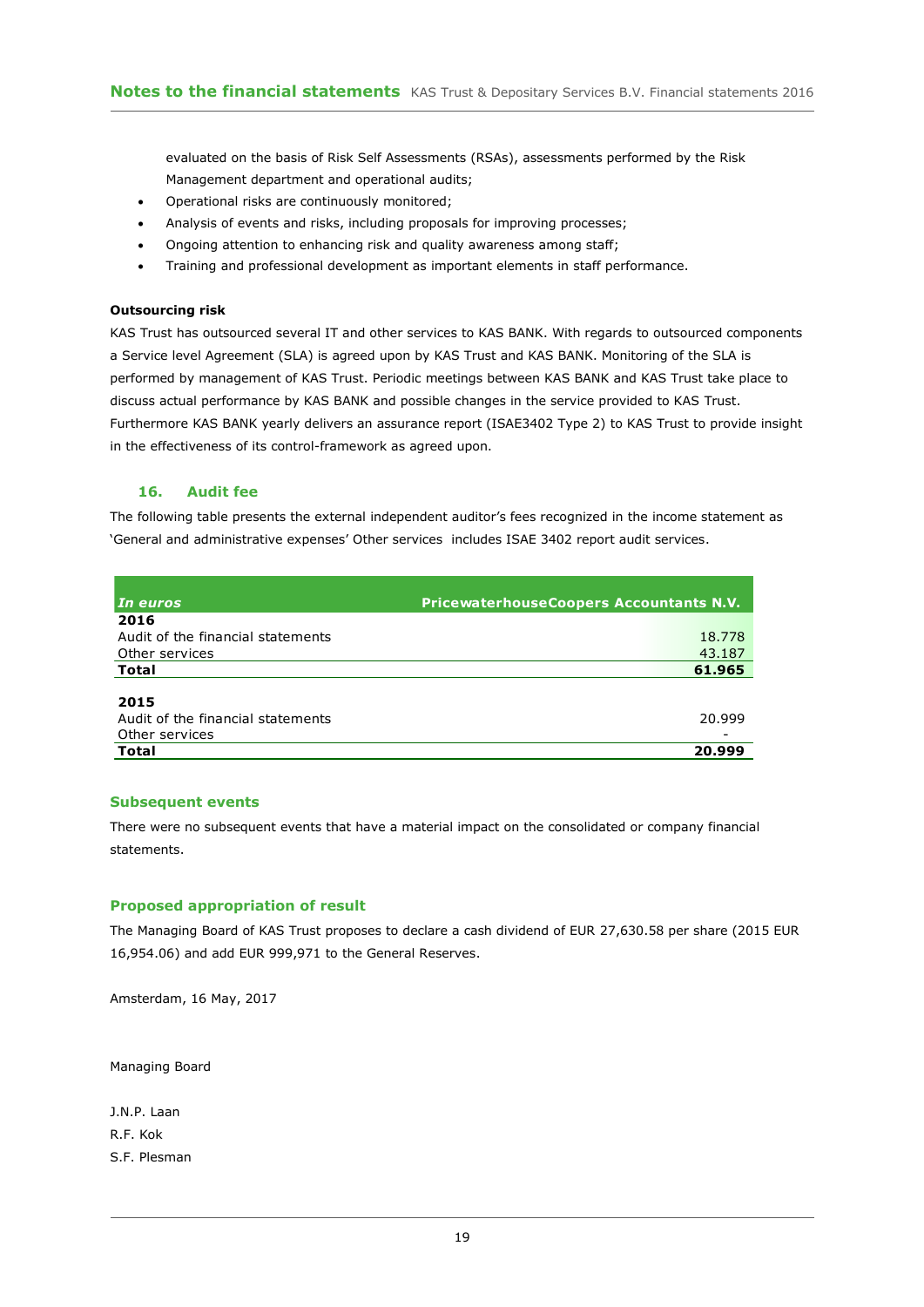#### **OTHER INFORMATION**

### **Proposed appropriation of result**

The result is appropriated pursuant to Article 4.1 of the Articles of Association of KAS Trust & Depositary Services B.V. This article stipulates that the Annual General meeting decides how to appropriate the result.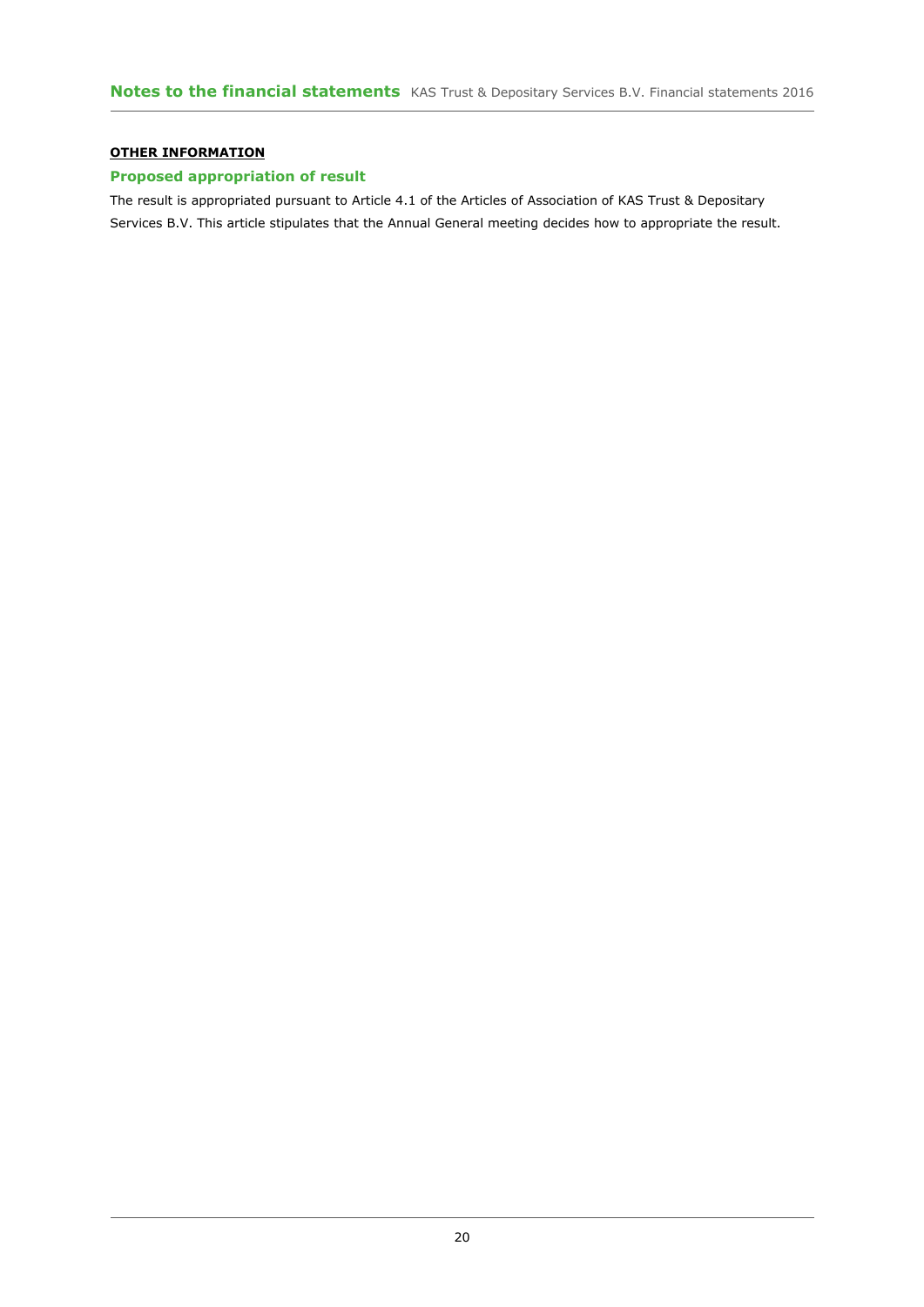To: the general meeting of KAS Trust & Depositary Services B.V.

# **Report on the financial statements 2016**

# **Our Opinion**

In our opinion the accompanying financial statements give a true and fair view of the financial position of KAS Trust & Depositary Services as at 31 December 2016, and of its result and its cash flows for the year then ended in accordance with International Financial Reporting Standards as adopted by the European Union (EU-IFRS) and with Part 9 of Book 2 of the Dutch Civil Code.

# What we have audited

We have audited the accompanying financial statements 2016 of KAS Trust & Depositary Services B.V., Amsterdam ('the company').

The financial statements comprise:

- the balance sheet as at 31 December 2016
- the following statements for 2016: the income statement, changes in equity and cash flows;
- the notes, comprising a summary of the significant accounting policies and other explanatory information.

The financial reporting framework that has been applied in the preparation of the financial statements is EU-IFRS and the relevant provisions of Part 9 of Book 2 of the Dutch Civil Code.

# **The basis for our opinion**

We conducted our audit in accordance with Dutch law, including Dutch Standards on Auditing. Our responsibilities under those standards are further described in the section 'Our responsibilities for the audit of the financial statements' of our report.

# Independence

We are independent of KAS Trust & Depositary Services B.V. in accordance with the 'Verordening inzake de onafhankelijkheid van accountants bij assuranceopdrachten' (ViO) and other relevant independence requirements in the Netherlands. Furthermore, we have complied with the 'Verordening gedrags- en beroeps-regels accountants' (VGBA).

We believe that the audit evidence we have obtained is sufficient and appropriate to provide a basis for our opinion.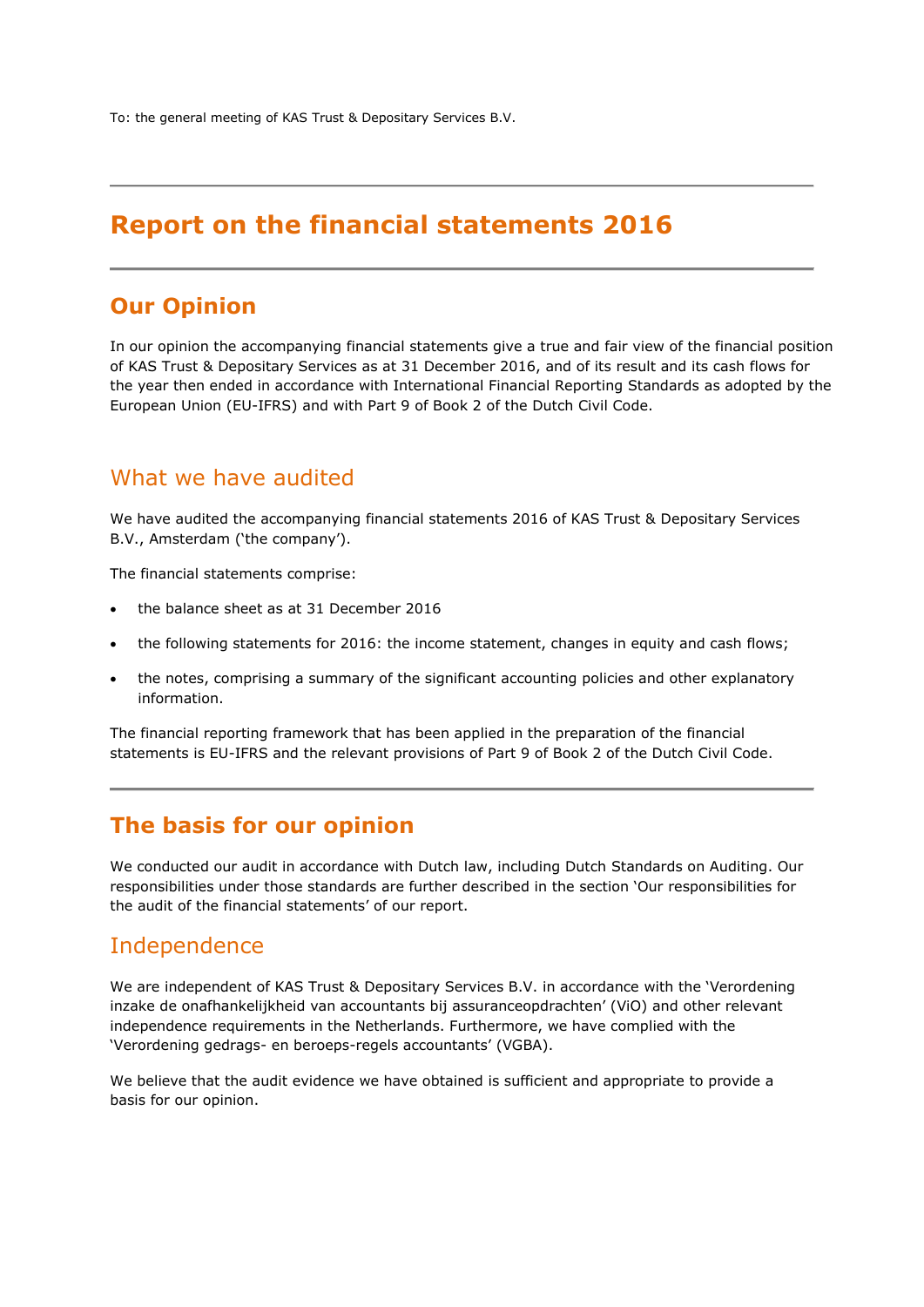# Report on the other information included in the annual report

In addition to the financial statements and our auditor's report thereon, the annual report contains other information that consists of:

- Report of the managing board;
- the other information pursuant to Part 9 of Book 2 of the Dutch Civil Code;

Based on the procedures performed as set out below, we conclude that the other information:

- is consistent with the financial statements and does not contain material misstatements;
- contains all information that is required by Part 9 of Book 2 of the Dutch Civil Code.

We have read the other information. Based on our knowledge and understanding obtained in our audit of the financial statements or otherwise, we have considered whether the other information contains material misstatements.

By performing our procedures, we comply with the requirements of Part 9 of Book 2 of the Dutch Civil Code and the Dutch Standard 720. The scope of such procedures was substantially less than the scope of those performed in our audit of the financial statements.

Management is responsible for the preparation or the other information, including the Report of the managing board and the other information pursuant to Part 9 of Book 2 of the Dutch Civil Code.

# Responsibilities for the financial statements and the audit

# Responsibilities of management

Management is responsible for:

the preparation and fair presentation of the financial statements in accordance with EU-IFRS and with Part 9 of Book 2 of the Dutch Civil Code; and for

such internal control as management determines is necessary to enable the preparation of the financial statements that are free from material misstatement, whether due to fraud or error.

As part of the preparation of the financial statements, management is responsible for assessing the company's ability to continue as a going concern. Based on the financial reporting frameworks mentioned, management should prepare the financial statements using the going-concern basis of accounting unless management either intends to liquidate the company or to cease operations, or has no realistic alternative but to do so. Management should disclose events and circumstances that may cast significant doubt on the company's ability to continue as a going concern in the financial statements.

## Our responsibilities for the audit of the financial statements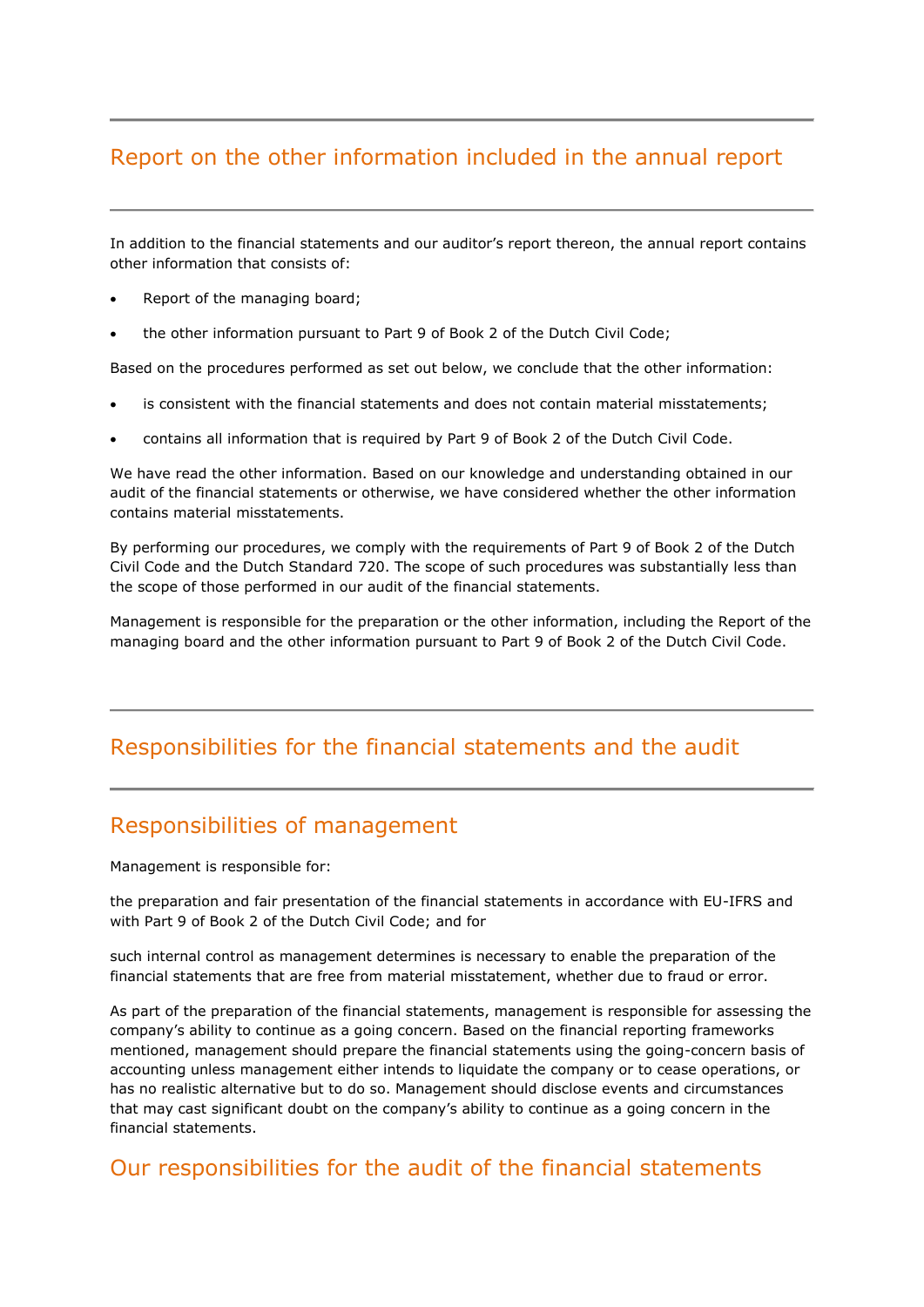Our responsibility is to plan and perform an audit engagement in a manner that allows us to obtain sufficient and appropriate audit evidence to provide a basis for our opinion. Our audit opinion aims to provide reasonable assurance about whether the financial statements are free from material misstatement. Reasonable assurance is a high but not absolute level of assurance which makes it possible that we may not detect all misstatements. Misstatements may arise due to fraud or error.

They are considered to be material if, individually or in aggregate, the could reasonably be expected to influence the economic decisions of users taken on the basis of the financial statements.

Materiality affects the nature, timing and extent of our audit procedures and the evalution of the effect of identified misstatements on our opinion.

A more detailed description of responsibilities is set out in the appendix to our report.

Amsterdam, 16 May 2017

PricewaterhouseCoopers Accountants N.V.

Original has been signed by A. van der Spek RA